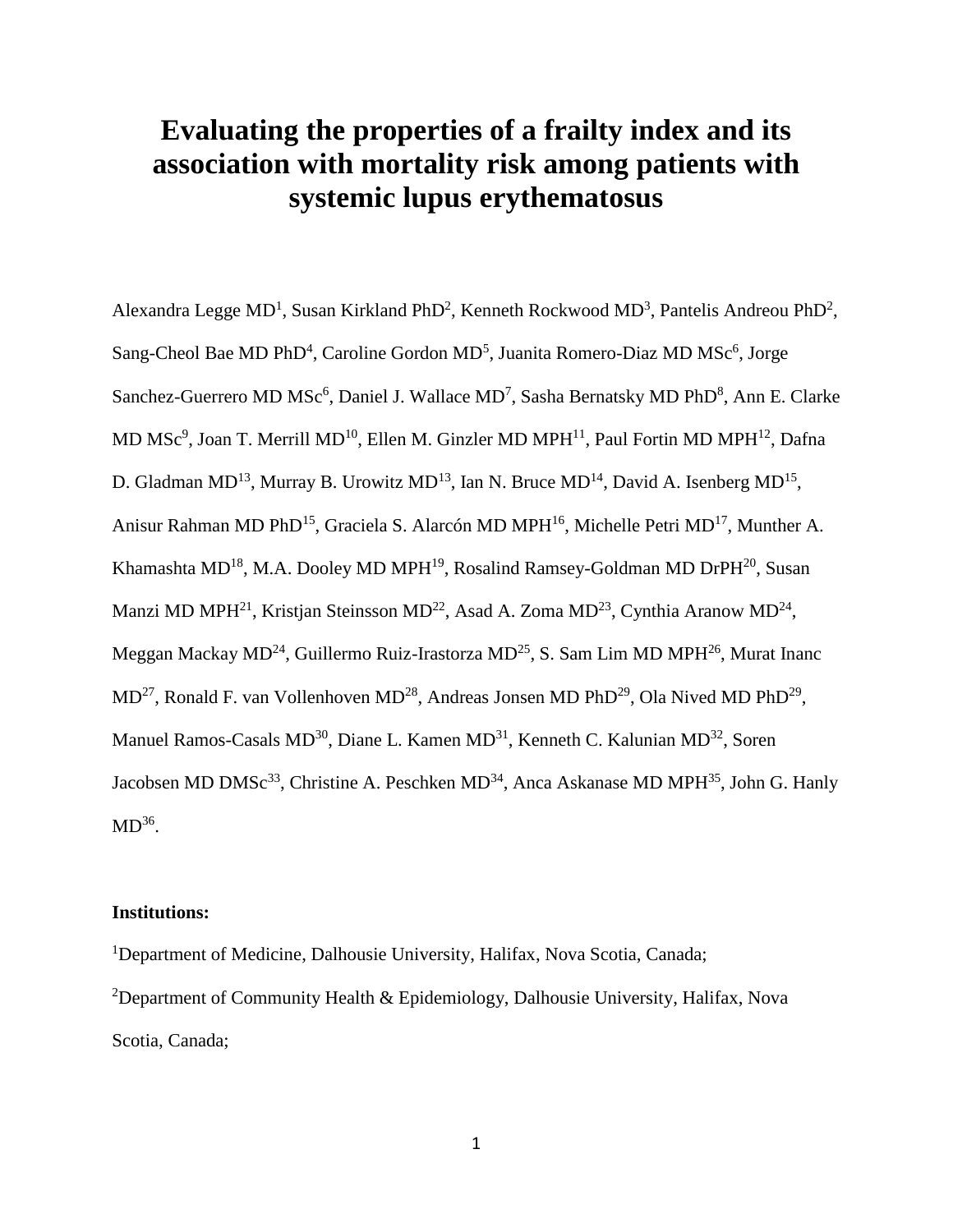<sup>3</sup>Division of Geriatric Medicine, Department of Medicine, Dalhousie University, Halifax, Nova Scotia, Canada;

<sup>4</sup>Department of Rheumatology, Hanyang University Hospital for Rheumatic Diseases, Seoul, Korea;

<sup>5</sup>Rheumatology Research Group, School of Immunity and Infection, College of Medical and Dental Sciences, University of Birmingham, Birmingham, UK;

6 Instituto Nacional de Ciencias Medicas y Nutrición, Mexico City, Mexico;

<sup>7</sup>Cedars-Sinai/David Geffen School of Medicine at UCLA, Los Angeles, CA, USA;

<sup>8</sup>Divisions of Rheumatology and Clinical Epidemiology, Department of Medicine, McGill

University, Montreal, Quebec, Canada;

<sup>9</sup>Division of Rheumatology, Cumming School of Medicine, University of Calgary, Calgary, Alberta, Canada;

<sup>10</sup>Department of Clinical Pharmacology, Oklahoma Medical Research Foundation, Oklahoma City, OK, USA;

<sup>11</sup>Department of Medicine, SUNY Downstate Medical Center, Brooklyn, NY, USA;

 $12$ Division of Rheumatology, CHU de Québec et Université Laval, Quebec City, Canada;

<sup>13</sup>Center for Prognosis Studies in the Rheumatic Diseases, Toronto Western Hospital and University of Toronto, ON, Canada;

<sup>14</sup>Arthritis Research UK Epidemiology Unit, Faculty of Biology Medicine and Health, Manchester Academic Health Sciences Center, The University of Manchester, and NIHR Manchester Musculoskeletal Biomedical Research Centre, Manchester University NHS Foundation Trust, Manchester Academic Health Science Center Manchester, UK;

<sup>15</sup>Center for Rheumatology, Department of Medicine, University College London, UK;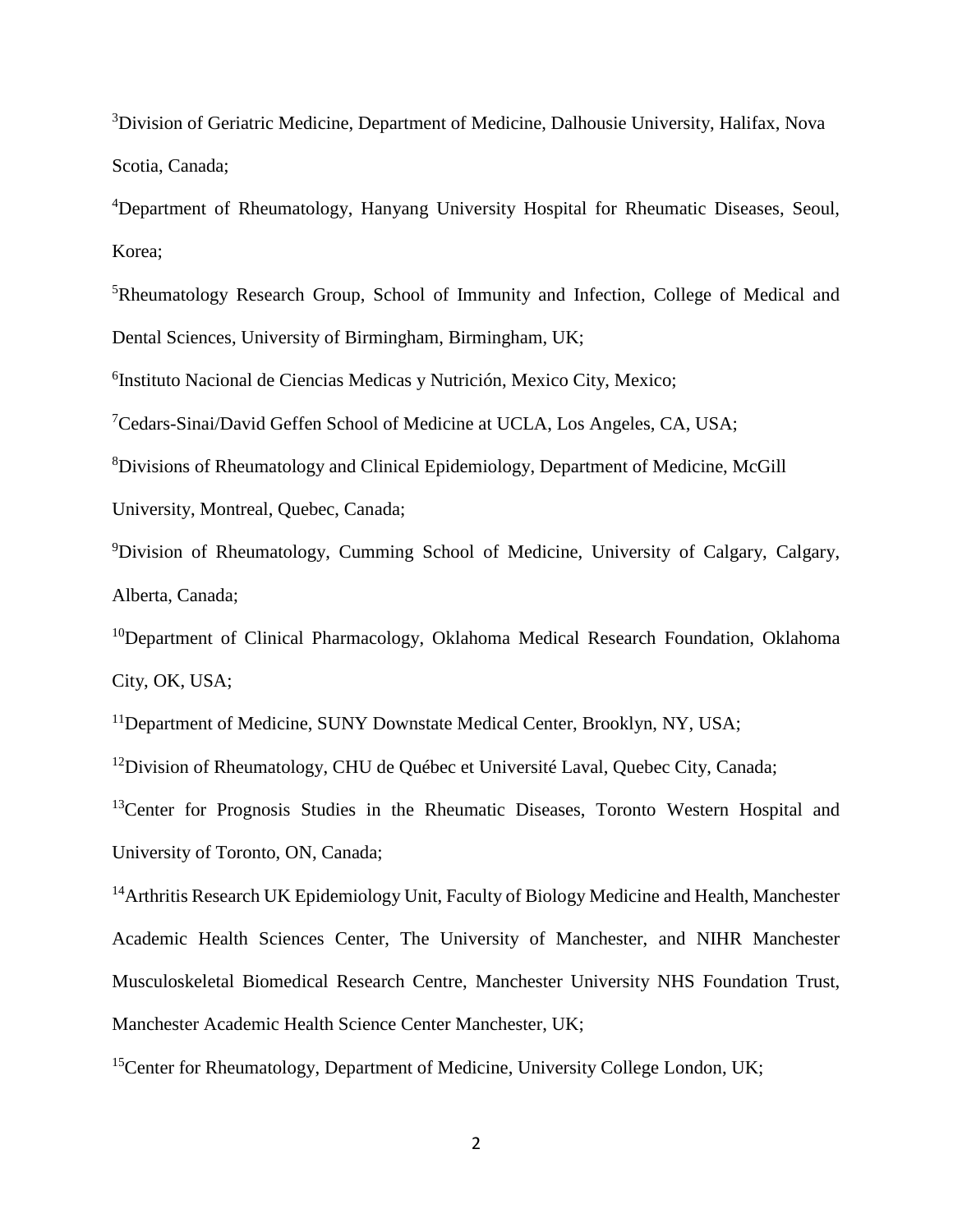<sup>16</sup>Department of Medicine, University of Alabama at Birmingham, Birmingham, AL, USA;  $17$ Division of Rheumatology, Johns Hopkins University School of Medicine, Baltimore, MD, USA;

<sup>18</sup>Lupus Research Unit, The Rayne Institute, St Thomas' Hospital, King's College London School of Medicine, UK, London, UK;

<sup>19</sup>Thurston Arthritis Research Center, University of North Carolina, Chapel Hill, NC, USA;

<sup>20</sup>Northwestern University and Feinberg School of Medicine, Chicago, IL, USA;

<sup>21</sup>Lupus Center of Excellence, Allegheny Health Network, Pittsburgh, PA, USA;

<sup>22</sup>Center for Rheumatology Research, Landspitali University hospital, Reykjavik, Iceland;

<sup>23</sup>Lanarkshire Center for Rheumatology, Hairmyres Hospital, East Kilbride, Scotland UK;

<sup>24</sup>Feinstein Institute for Medical Research, Manhasset, NY, USA;

<sup>25</sup>Autoimmune Diseases Research Unit, Department of Internal Medicine, BioCruces Health Research Institute, Hospital Universitario Cruces, University of the Basque Country, Barakaldo, Spain;

<sup>26</sup>Emory University School of Medicine, Division of Rheumatology, Atlanta, Georgia, USA

<sup>27</sup>Division of Rheumatology, Department of Internal Medicine, Istanbul Medical Faculty, Istanbul University, Istanbul, Turkey;

<sup>28</sup>Unit for clinical therapy research (ClinTRID), Karolinska Institute, Stockholm, Sweden;

<sup>29</sup>Department of Clinical Sciences Lund, Rheumatology, Lund University, Lund, Sweden.

<sup>30</sup> Josep Font Autoimmune Diseases Laboratory, IDIBAPS, Department of Autoimmune

Diseases, Hospital Clínic, Barcelona, Spain; <sup>31</sup>Medical University of South Carolina, Charleston,

South Carolina, USA;

<sup>32</sup>UCSD School of Medicine, La Jolla, CA, USA;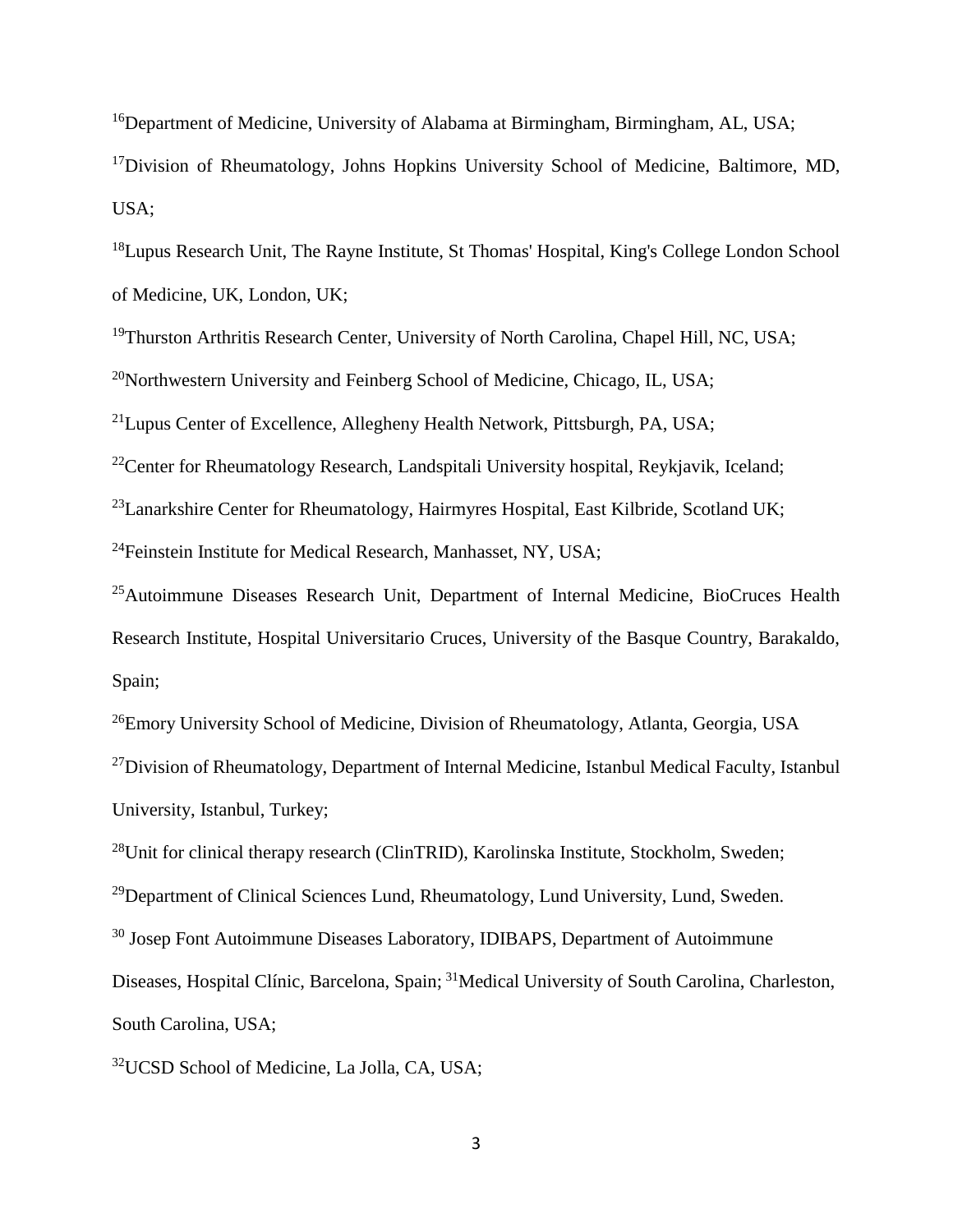<sup>33</sup>Copenhagen Lupus and Vasculitis Clinic, 4242, Rigshospitalet, Copenhagen University Hospital, Copenhagen, Denmark;

<sup>34</sup>University of Manitoba, Winnipeg, Manitoba, Canada;

<sup>35</sup>Hospital for Joint Diseases, NYU, Seligman Center for Advanced Therapeutics, New York NY;

<sup>36</sup>Division of Rheumatology, Department of Medicine and Department of Pathology, Queen Elizabeth II Health Sciences Center and Dalhousie University, Halifax, Nova Scotia, Canada;

## **Financial support:**

Dr. Sang-Cheol Bae's work was supported in part by NRF-2017M3A9B4050335, Republic of Korea.

Dr. Caroline Gordon is supported by Lupus UK, Sandwell and West Birmingham Hospitals NHS Trust and the National Institute for Health Research (NIHR)/Wellcome Trust Birmingham Clinical Research Facility. The views expressed are those of the authors(s) and not necessarily those of the NHS, the NIHR or the Department of Health.

The Hopkins Lupus Cohort is supported by the NIH (grant AR43727 and 69572).

The Montreal General Hospital Lupus Clinic is partially supported by the Singer Family Fund for Lupus Research.

Dr. Clarke holds The Arthritis Society Chair in Rheumatic Diseases at the University of Calgary.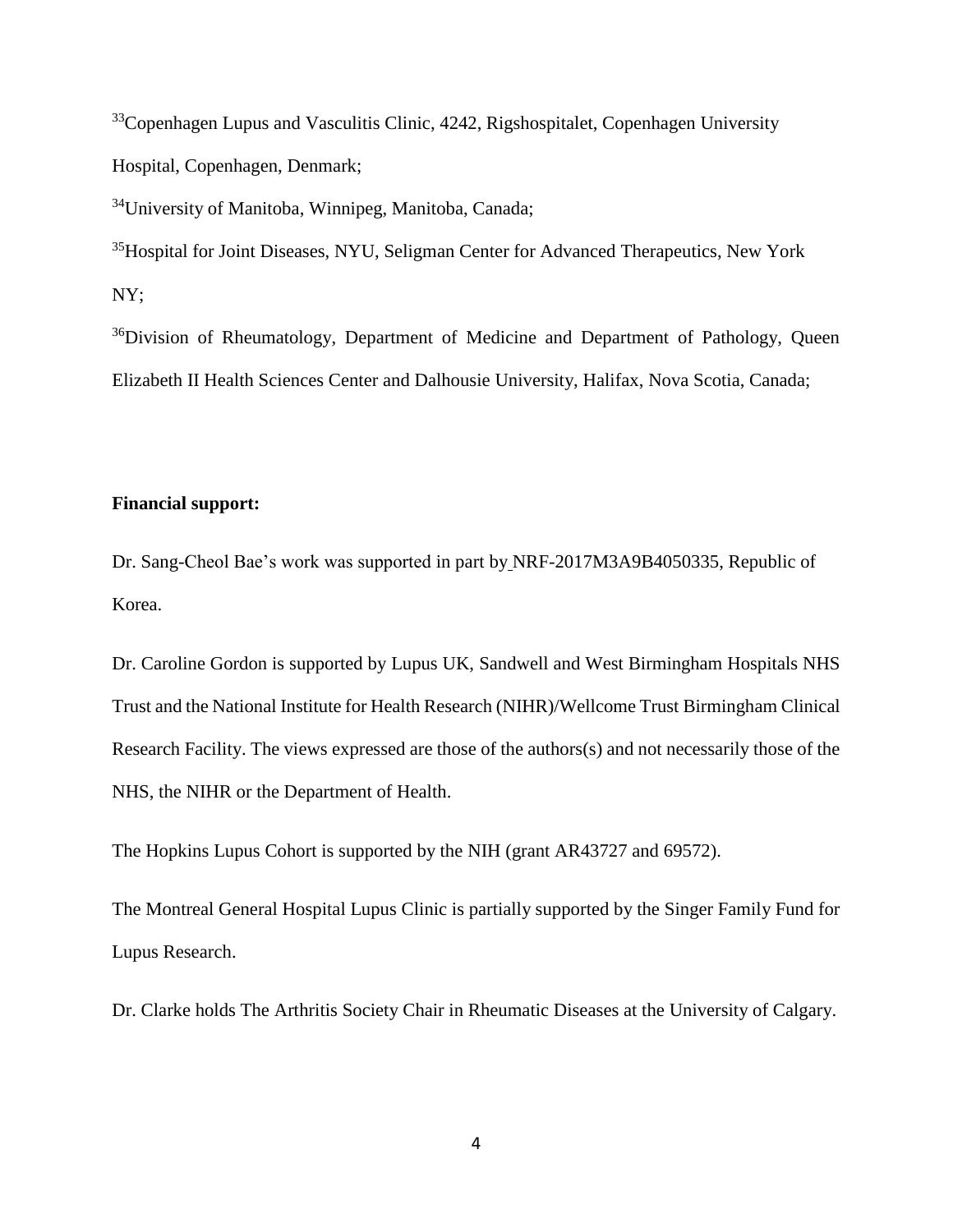Dr. Paul R. Fortin presently holds a tier 1 Canada Research Chair on Systemic Autoimmune Rheumatic Diseases at Université Laval, and part of this work was done while he was still holding a Distinguished Senior Investigator of The Arthritis Society.

Dr. Bruce is a National Institute for Health Research (NIHR) Senior Investigator and is supported by Arthritis Research UK, the NIHR Manchester Biomedical Centre and the NIHR/Wellcome Trust Manchester Clinical Research Facility. The views expressed in this publication are those of the author(s) and not necessarily those of the NHS, the National Institute for Health Research or the Department of Health.

Dr. Soren Jacobsen is supported by the Danish Rheumatism Association (A3865) and the Novo Nordisk Foundation (A05990).

Dr. Ramsey-Goldman's work was supported by the NIH (grants 5UL1TR001422-02, formerly 8UL1TR000150 and UL-1RR-025741, K24-AR-02318, and P60AR064464 formerly P60-AR-48098).

Dr. Mary Anne Dooley's work was supported by the NIH grant RR00046.

Dr. Ruiz-Irastorza is supported by the Department of Education, Universities and Research of the Basque Government.

Dr. Isenberg and Dr. Rahman are supported by the National Institute for Health Research, University College London Hospitals Biomedical Research Center.

Dr. John G. Hanly is supported by the Canadian Institutes of Health Research (grant MOP-88526).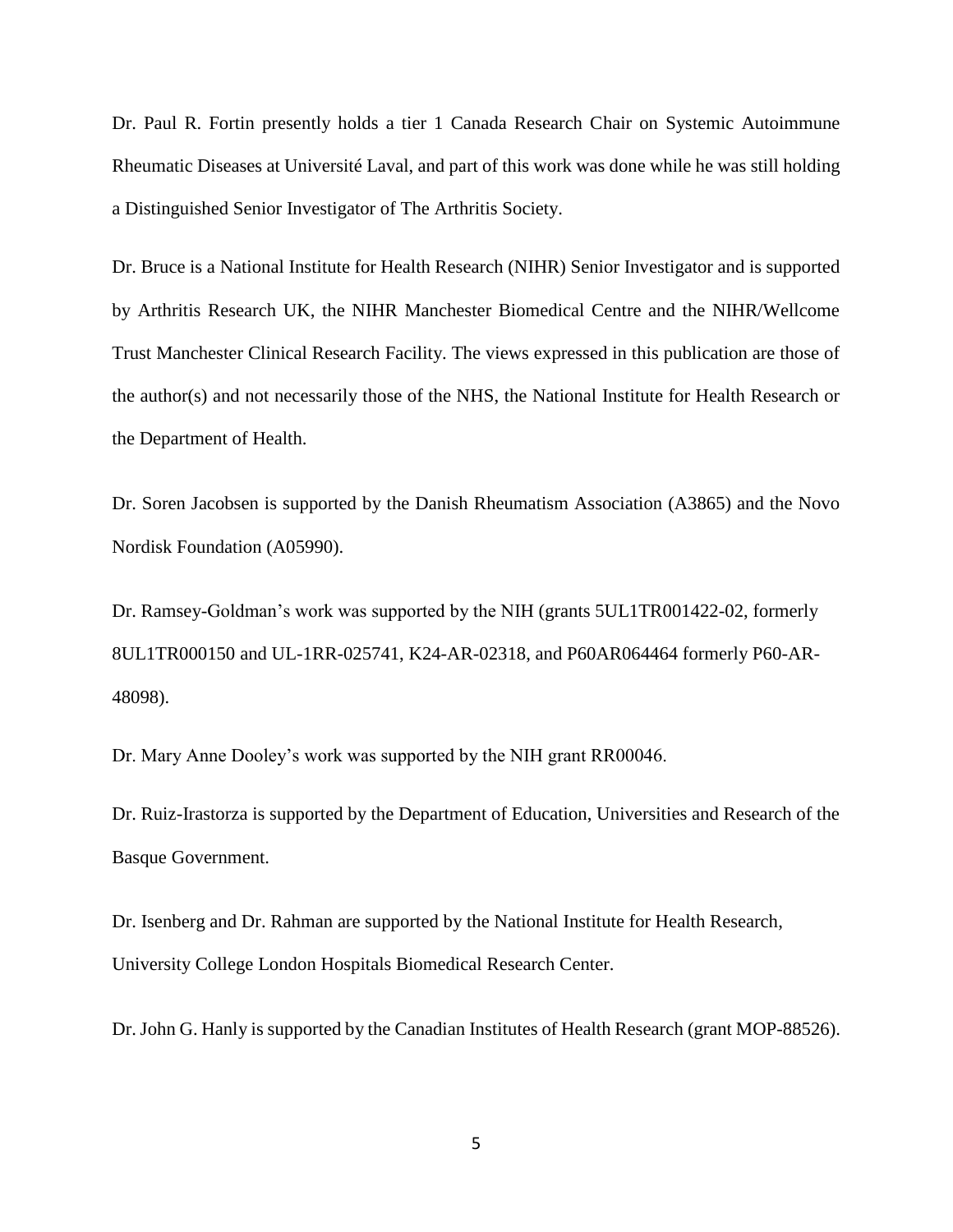**Address Correspondence and Reprints to:** Dr. John G Hanly, Division of Rheumatology, Nova Scotia Rehabilitation Center (2<sup>nd</sup> Floor), 1341 Summer Street, Halifax, Nova Scotia, Canada, B3H 4K4.

Telephone: (902) 473 3818; Fax: (902) 473 7019;

Email: john.hanly@nshealth.ca

**Word count (excluding abstract, references, tables, figures): 4,179 Word count (abstract): 248**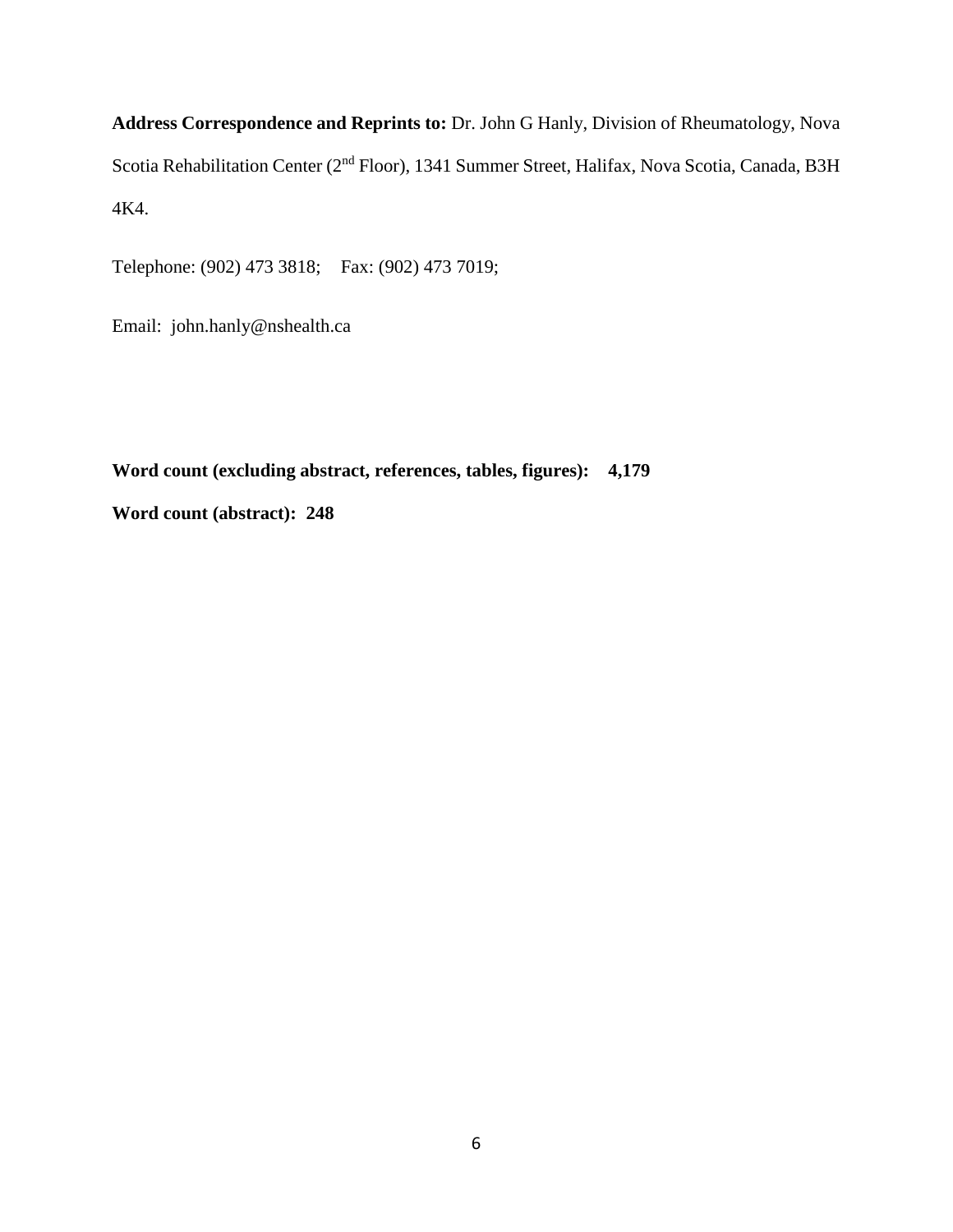#### **Abstract**

**Objective:** To evaluate the properties of a frailty index (FI), constructed using data from the Systemic Lupus International Collaborating Clinics (SLICC) inception cohort, as a novel health measure in SLE.

**Methods:** For this secondary analysis, the baseline visit was defined as the first study visit at which both organ damage (SLICC/ACR Damage Index [SDI]) and health-related quality of life (Short-Form 36 [SF-36]) were assessed. The SLICC-FI was constructed using baseline data. The SLICC-FI comprises 48 health deficits, including items related to organ damage, disease activity, comorbidities, and functional status. Content, construct, and criterion validity of the SLICC-FI were assessed. Multivariable Cox regression was used to estimate the association between baseline SLICC-FI values and mortality risk, adjusting for demographic and clinical factors.

**Results:** The 1683 SLE patients in the baseline dataset were 89% female with mean (SD) age 35.7 (13.4) years and mean (SD) disease duration 18.8 (15.7) months. At baseline, the mean (SD) SLICC-FI score was 0.17 (0.08) with a range from 0 to 0.51. Baseline SLICC-FI values exhibited the expected measurement properties and were weakly correlated with baseline SDI scores (r=0.262; p<0.0001). Higher baseline SLICC-FI values (per 0.05 increment) were associated with increased mortality risk (Hazard Ratio 1.59; 95%CI 1.35-1.87), after adjusting for age, sex, steroid use, ethnicity/region, and baseline SDI scores.

**Conclusion:** The SLICC-FI demonstrates internal validity as a health measure in SLE and predicts future mortality risk. The SLICC-FI is potentially valuable for quantifying vulnerability among patients with SLE, and adds to existing prognostic scores.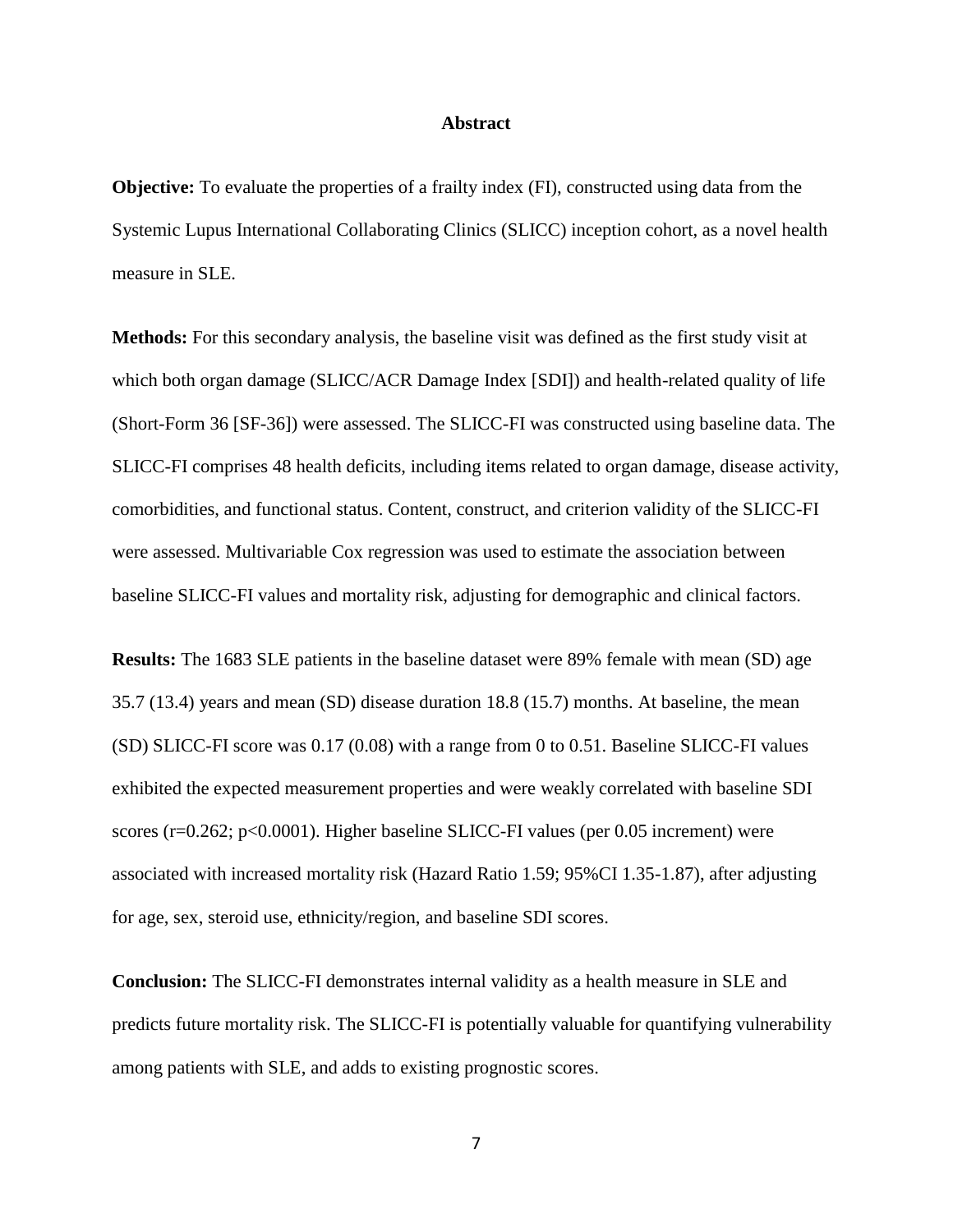The clinical course of SLE is highly variable(1) and difficult to predict. Evaluation of SLE patients encompasses three core dimensions $(1)$  – disease activity, organ damage, and health-related quality of life (HRQoL), with each domain providing valuable prognostic information. In particular, the Systemic Lupus International Collaborating Clinics (SLICC) / ACR Damage Index (SDI)(2) consistently predicts adverse outcomes, including future organ damage( $3-5$ ) and mortality( $3-7$ ). However, the associations between disease activity, organ damage, and HRQoL in SLE are complex(3,8,9) and the optimal approach for aggregating data across these domains is unclear. A comprehensive instrument is required to more accurately predict the risk of adverse health outcomes among SLE patients.

In geriatric medicine(10), and increasingly in other disciplines(11-13), differences in susceptibility to adverse outcomes are quantified using the construct of frailty, which represents a state of increased vulnerability resulting in diminished ability to respond to physiologic stressors(14). One approach to operationalizing frailty is the construction of a frailty index (FI)(15), which conceptualizes frailty as a loss of physiologic reserve due to the accumulation of health deficits across multiple systems(16). Individuals with few deficits are considered relatively fit, while those with a greater number of health problems are considered increasingly frail and thus more vulnerable to adverse outcomes(17). Prior work in non-lupus populations has identified properties of the FI that remain remarkably consistent across settings(15,18-21), demonstrating the robustness and generalizability of this approach. Patients with higher FI values have increased risk of adverse outcomes, including mortality(18-20,22,23). Although utilized in many different clinical contexts(18,19,24,25), this approach has not previously been applied in SLE.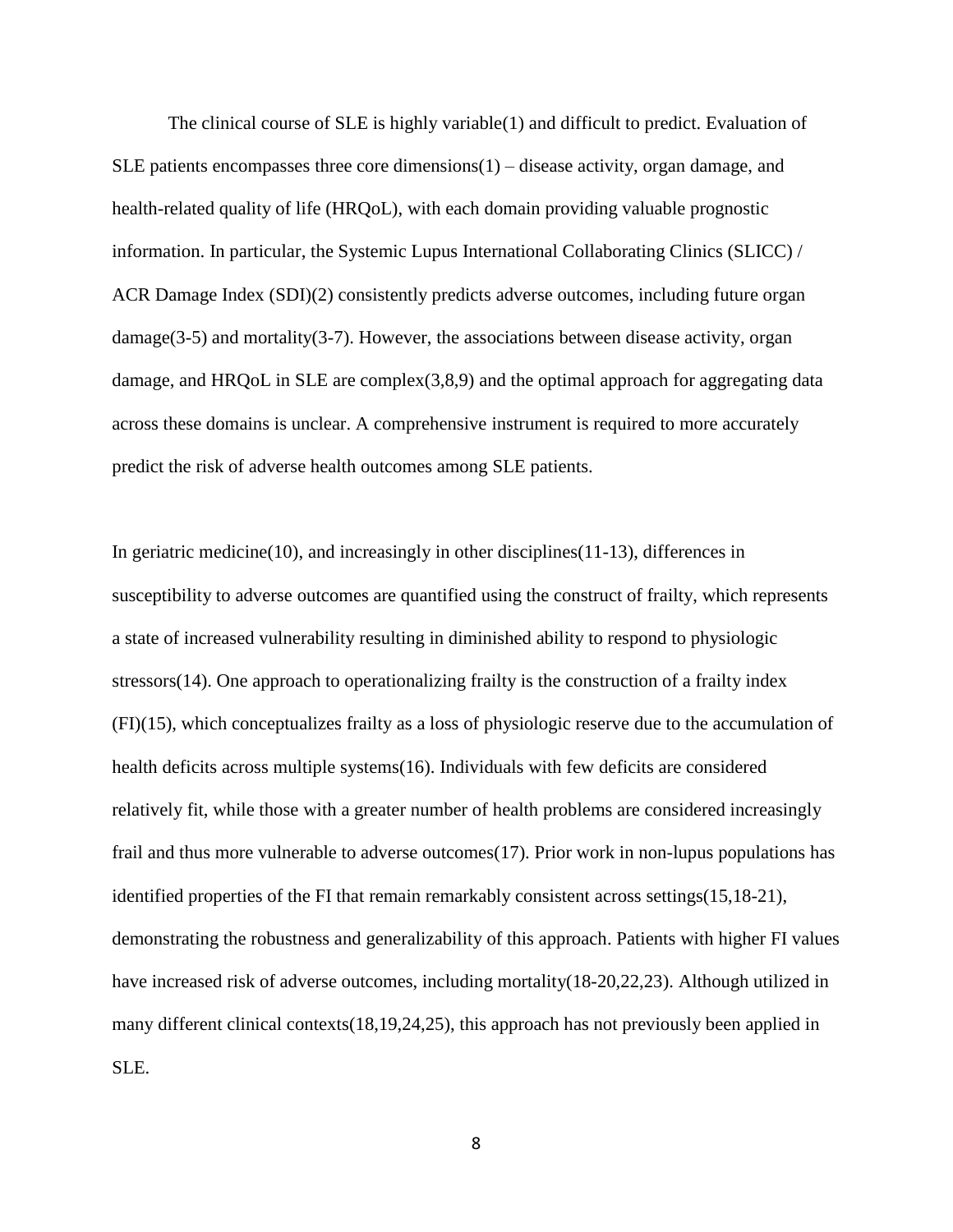We hypothesized that evaluating frailty through deficit accumulation could help explain the heterogeneous health outcomes in SLE. Using data from the SLICC inception cohort, we constructed an FI for SLE patients, known as the SLICC-FI. Our primary aim was to evaluate the properties of the SLICC-FI, including its ability to predict mortality within the SLICC inception cohort. Secondarily, we assessed whether the SLICC-FI provides additional prognostic information compared to existing SLE measures. To this end, we compared the predictive validity of the SLICC-FI and the SDI for mortality risk.

## **PATIENTS & METHODS**

**Data source:** This was a secondary analysis of longitudinal data from the Systemic Lupus International Collaborating Clinics (SLICC) inception cohort. SLICC comprises 52 investigators at 43 academic centers in 16 countries. From 1999 to 2011, 1826 SLE patients were recruited from 31 SLICC sites in Europe, Asia, and North America. Patients were enrolled within 15 months of SLE diagnosis, based on  $\geq$ 4 revised ACR classification criteria for SLE(26). Data were collected per a standardized protocol and submitted to the coordinating centers at the University of Toronto (Toronto, ON, Canada) and Dalhousie University (Halifax, NS, Canada). The study was approved by the Institutional Research Ethics Boards of participating centers and patients provided written informed consent.

**Clinical and laboratory assessments:** Assessments were performed at enrolment and annually thereafter. Demographic features included age, sex, race/ethnicity, geographic location, and postsecondary education. Use of corticosteroids, antimalarials, and immunosuppressives was noted. We documented ACR classification criteria for SLE(26), neuropsychiatric events(27), and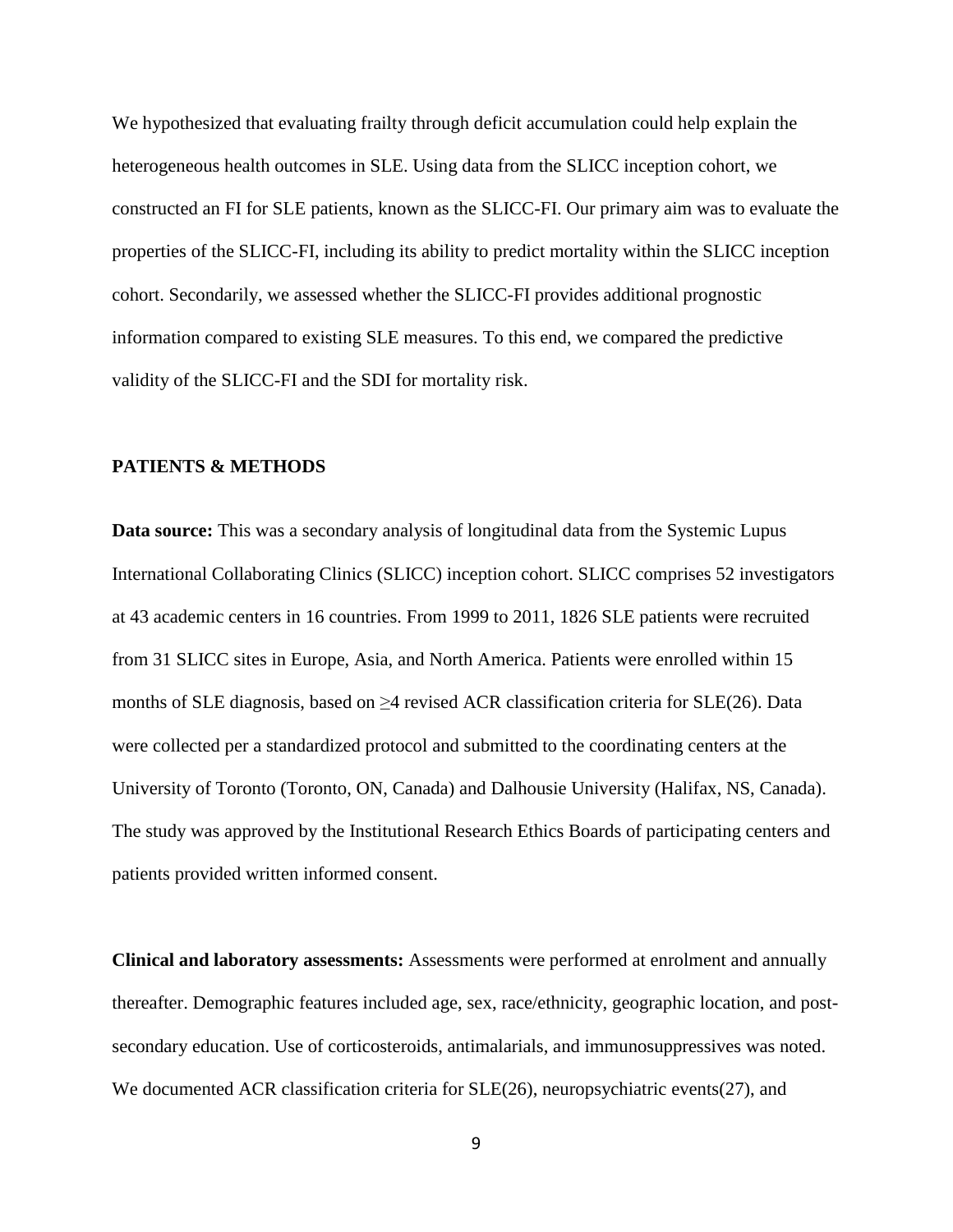medical comorbidities at the enrolment visit, and between follow-up visits. SLE disease activity [SLE Disease Activity Index 2000 (SLEDAI-2K)(28)], cumulative organ damage [SLICC/ACR Damage Index (SDI)(2)], and health-related quality of life [Medical Outcomes Survey Short-Form 36 (SF-36)(29)] were documented at each visit. Blood pressure (in mmHg), height (in metres), and weight (in kilograms) were also recorded. Laboratory investigations to assess SLE disease activity and organ damage were performed locally at each visit(3).

**Construction of the SLICC Frailty Index (SLICC-FI):** A standard procedure for FI construction, described in detail elsewhere(15), was used to generate the SLICC-FI. Briefly, we established a baseline dataset, consisting of the first visit for each patient at which both the SDI and the SF-36 were completed. Variables were selected for the SLICC-FI if they met the criteria for a health deficit, defined as any symptom, disease process, functional impairment, or laboratory abnormality that is: (i) acquired, (ii) associated with chronological age, (iii) associated with adverse health outcomes, (iv) present in  $\geq$ 1% and  $\leq$ 80% of the sample, and (v) missing values for <5% of the sample(15). Of 222 candidate variables, 48 items met the inclusion criteria. SLICC-FI health deficits spanned a range of organ systems and included variables related to organ damage, disease activity, comorbidities, and functional status. Each health deficit was assigned a score from 0 (complete absence) to 1 (fully present) using established cut points(2,26-29). More detailed information regarding the SLICC-FI health deficits and their scoring can be found in the **supplementary file**.

**Calculation of SLICC-FI scores:** The SLICC-FI score is the sum of an individual's health deficit scores divided by the total number of deficits. For example, if 12 of 48 deficits are fully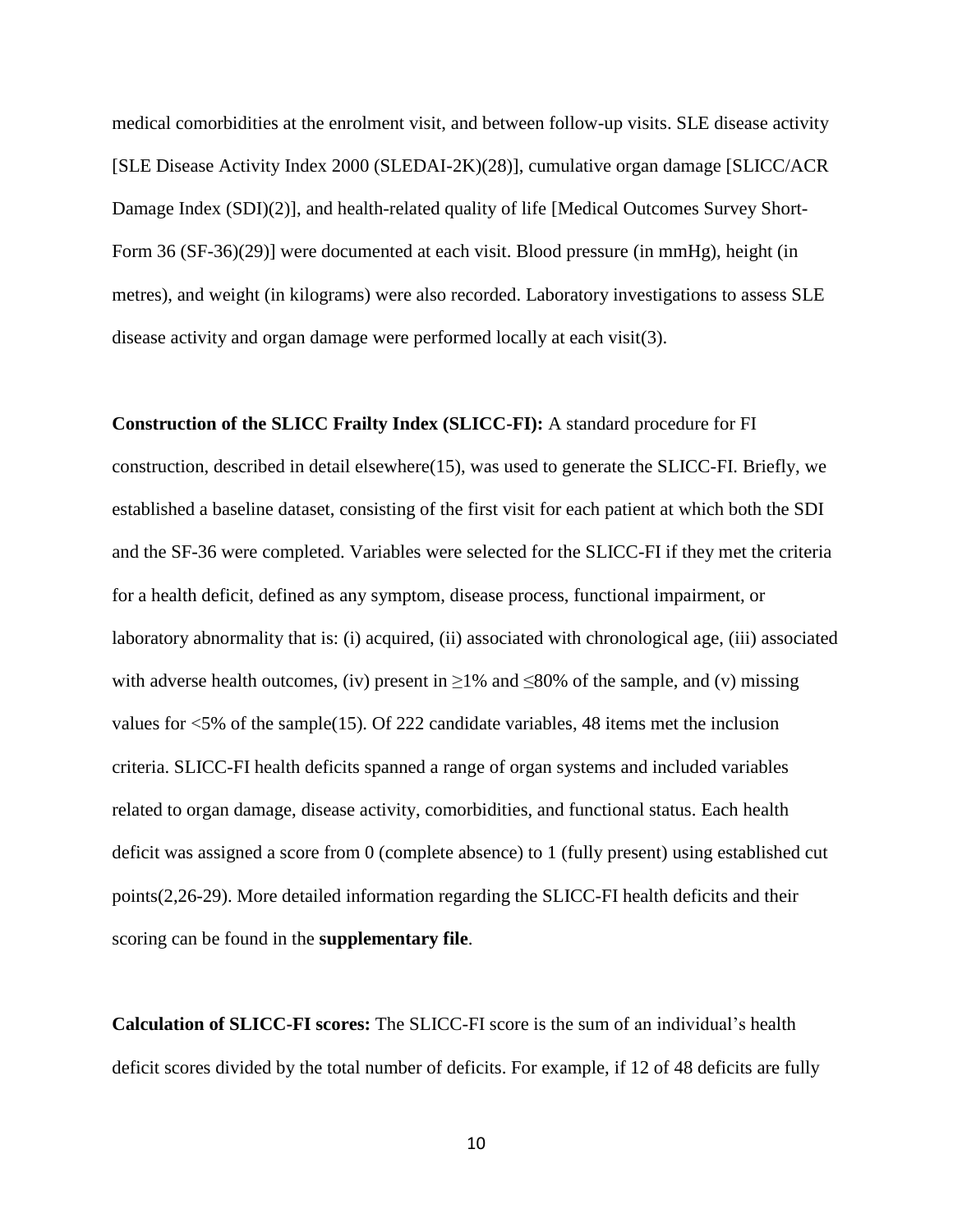present, the SLICC-FI score is 12/48=0.25. Changes in FI values of ≥0.03 are clinically relevant. SLICC-FI scores were calculated for each patient using baseline data.

**Evaluating the properties of the SLICC-FI:** We considered content, construct, and criterion validity(30). Content validity was inherent in the derivation of health deficits from existing, wellvalidated SLE instruments(2,26-29). The use of a standard procedure(15) for the identification of health deficits further enhanced face validity. For construct validity, we compared the properties of the SLICC-FI to existing FI measures in non-SLE populations. We estimated the relationship between patient age and SLICC-FI values (FI values typically increase by 1% per year on a log scale(19,20)), the distribution of SLICC-FI values (typically Gaussian(19)) and its 99<sup>th</sup> percentile value (typically <0.7(15,18-20)). We also estimated the correlation between baseline SLICC-FI scores and baseline values of the SLEDAI-2K, SDI, and SF-36. For criterion validity, we estimated the predictive validity of baseline SLICC-FI scores for mortality.

**Statistical analysis:** Descriptive statistics were calculated for demographic and clinical characteristics, and for SLICC-FI values at baseline and last visit. The distributions of SLICC-FI scores were compared to theoretical distributions using goodness-of-fit tests. The association between age and baseline SLICC-FI scores was estimated using correlation coefficients and simple linear regression. Spearman rank correlation coefficients estimated the association of SLICC-FI values with SDI, SLEDAI-2K, and SF-36 scores at baseline. Correlation coefficients estimated the association of baseline SLICC-FI scores with SLICC-FI values at last follow-up. All linear regression models met the required assumptions of linearity, homoscedasticity, and normality of errors.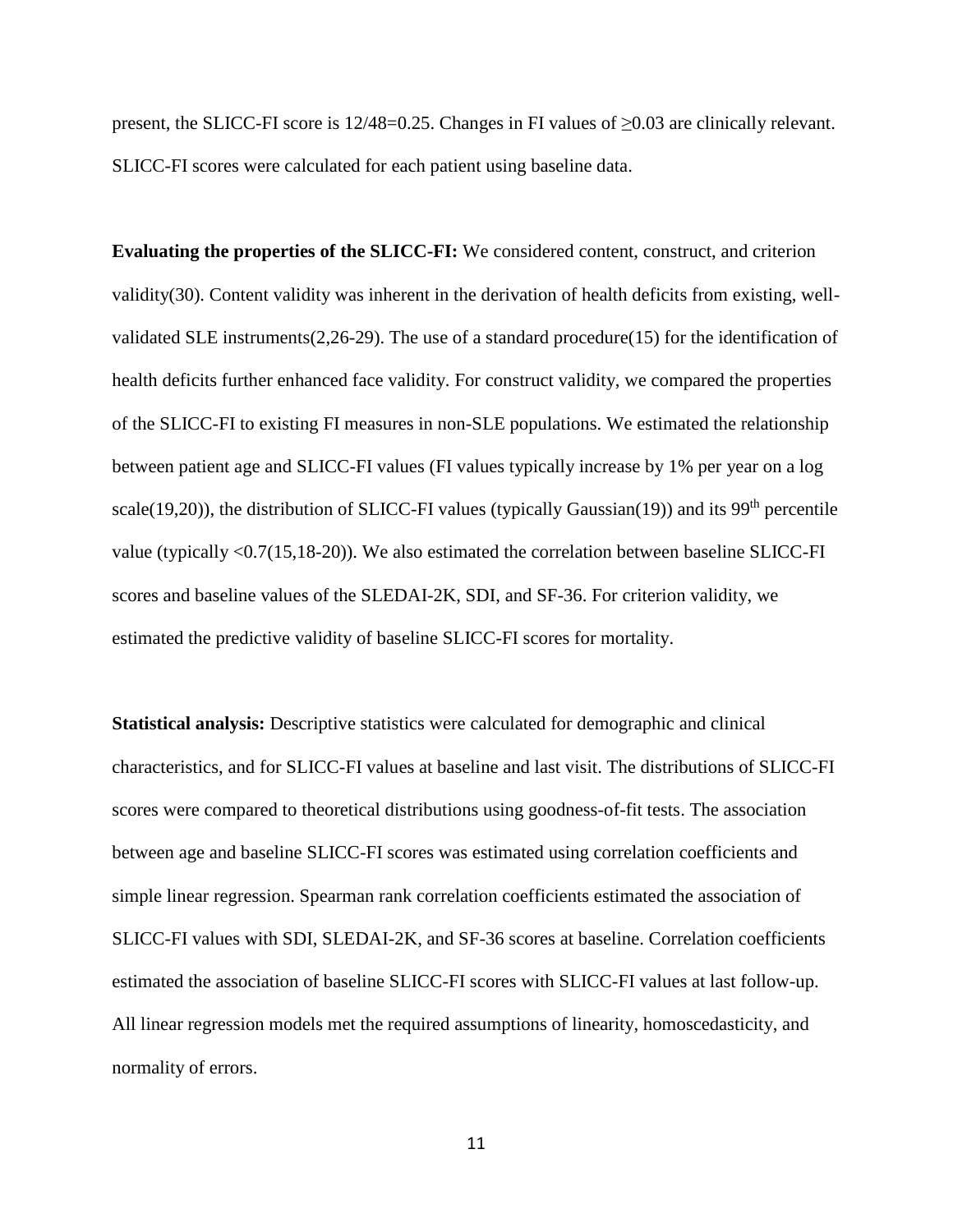Kaplan-Meier survival curves illustrated the risk of mortality following the baseline visit. The event date was the date of death, with survivors censored at their last visit. To evaluate the association between baseline frailty and mortality risk, an FI cut point validated in non-SLE populations(22,31,32) was used to dichotomize patients into those who were frail (SLICC-FI  $>0.21$ ) and not frail (SLICC-FI  $\leq 0.21$ ) at baseline. We then compared mortality risk between these two groups using a log-rank test.

The predictive validity of baseline SLICC-FI scores for mortality risk was further evaluated using Cox proportional hazards regression. First, a univariable model was constructed with the baseline SLICC-FI (per 0.05 increase) as the independent variable. Demographic and clinical variables were identified as potential confounders and univariable models for mortality risk were constructed for each of these variables. The full multivariable model included baseline SLICC-FI scores and potential confounders associated with p-values <0.1 in univariable analysis. A backwards stepwise procedure was used to remove potential confounders that were no longer statistically significant in multivariable analysis. The final multivariable model included the baseline SLICC-FI and any potential confounders for which removal from the model resulted in a statistically significant likelihood ratio (LR) test ( $p<0.05$ ). Age and sex were retained in the final model regardless of statistical significance. A similar procedure was followed to construct unadjusted and adjusted models for mortality risk with 1) baseline SDI scores as the independent variable of interest; and 2) both baseline SLICC-FI and baseline SDI scores as independent variables in the same model. We then used LR tests to compare the goodness-of-fit of the models containing both baseline SLICC-FI and baseline SDI scores to the models containing 1) the baseline SLICC-FI alone and 2) the baseline SDI alone. We also compared the relative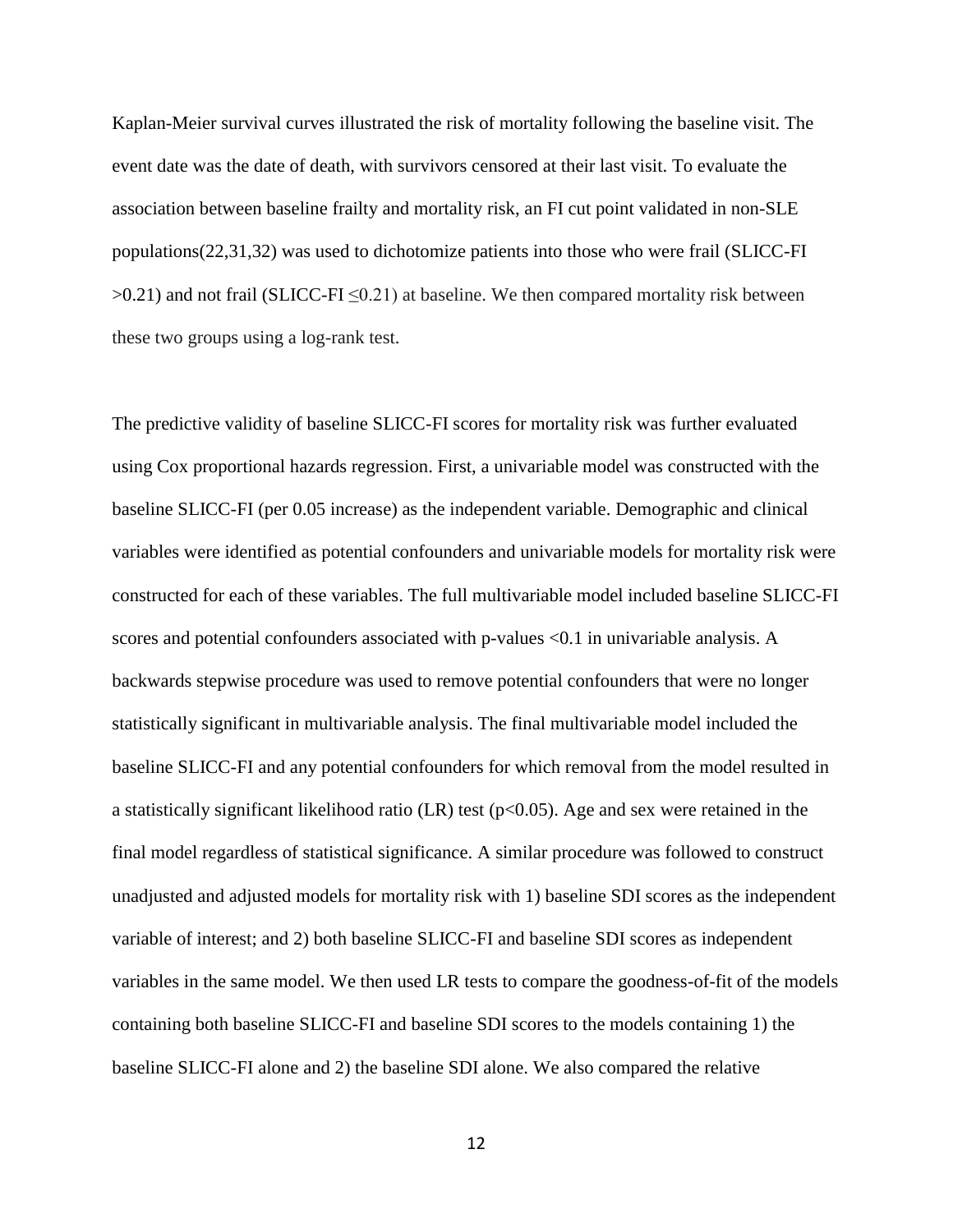performance of these alternative models using the Akaike information criterion (AIC), with smaller AIC values indicating better predictive quality. For all models, the proportional hazards assumption was tested using log-log plots, time-varying covariates, and Schoenfeld residuals. Data analysis was conducted using STATA-IC Version 14 (StataCorp, TX, USA).

**Sensitivity analyses:** The SLICC-FI contains several health deficits related to organ damage that could overlap with items captured by the SDI. To assess for a relationship between baseline SLICC-FI scores and mortality risk independent of organ damage, we repeated the above analyses omitting all damage-related items from the SLICC-FI and recalculating SLICC-FI scores using the remaining 33 health deficits.

As many SLE patients have SDI scores of zero, particularly early in disease(3), we investigated whether the SLICC-FI could predict mortality risk in the subgroup of patients with no organ damage (SDI=0) at baseline. Finally, to evaluate the influence of disease duration, we repeated these analyses in patients whose baseline visits occurred within two years of SLE diagnosis.

### **RESULTS**

**Baseline dataset characteristics:** There were 1683 patients (92.2% of cohort) with  $\geq$ 1 visit where both the SDI and SF-36 were recorded. Each patient's first such visit was included in the baseline dataset. This occurred within two years of SLE diagnosis for 1390 [82.6%] patients. The demographic and clinical characteristics are shown in **Table 1**. At baseline, 70.1% of patients were receiving corticosteroids, 68.3% antimalarials, and 40.5% immunosuppressives.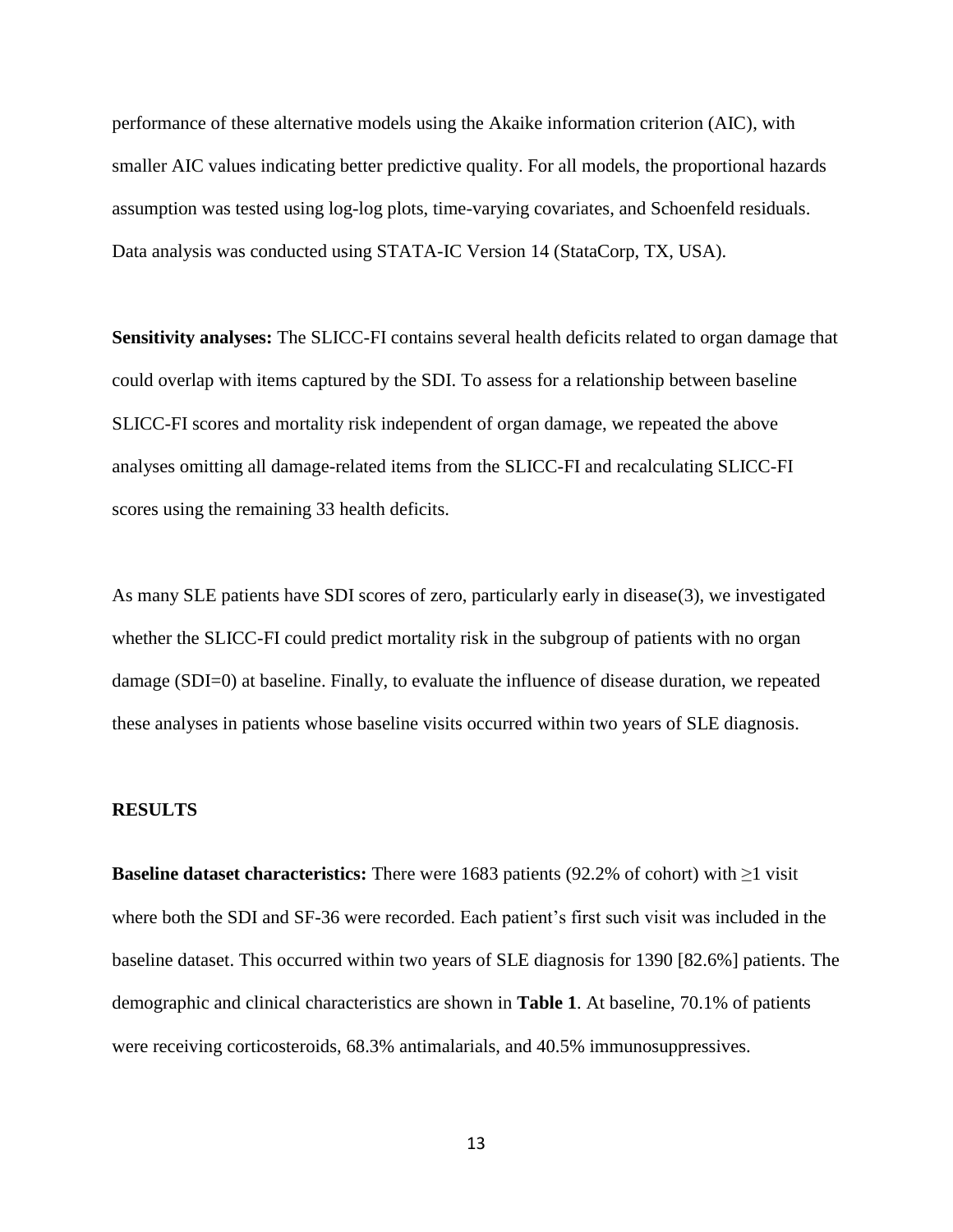**Baseline SLICC-FI properties:** SLICC-FI scores were calculated for 1682/1683 patients in the baseline dataset. A baseline SLICC-FI score could not be calculated for one patient due to missing data for >20% of health deficits(33)). Baseline SLICC-FI scores ranged from 0 to 0.51, with a median (I.Q.R.) of  $0.16$  ( $0.11-0.22$ ) and a slightly higher mean (S.D.) of  $0.17$  ( $0.08$ ).

The distribution of baseline SLICC-FI scores closely approximated a beta distribution with shape parameters α=3.51 and β=17.49 (**Figure 1)**. This was confirmed using goodness-of-fit tests. There was a positive, linear relationship between patient age and baseline SLICC-FI values (Pearson correlation coefficient [r]=0.20; p<0.0001), although age accounted for only 4% of the total variation in baseline SLICC-FI scores. The submaximal limit (99<sup>th</sup> percentile value) of baseline SLICC-FI values was 0.39. A significant relationship between age and SLICC-FI scores was absent in this 99<sup>th</sup> percentile sample.

Baseline SLICC-FI scores were not significantly different (t-test p-value=0.12) between males (mean [S.D.] 0.16 [0.08]) and females (mean [S.D.] 0.17 [0.08]). However, males were significantly older (mean [S.D.] age 40.0 [16.4] years) than females (mean [S.D.] age 35.1 [12.8] years) at baseline (t-test p-value <0.0001). After adjusting for age, male sex was associated with lower baseline SLICC-FI scores (β=-0.02; p=0.01).

At baseline, higher SLICC-FI values were associated with higher SDI (Spearman rank correlation coefficient  $[r_s]=0.26$ ; p<0.0001) and SLEDAI-2K  $(r_s=0.23; p<0.0001)$  scores. These associations were weak, despite the presence of overlapping SDI and SLEDAI-2K variables that were also captured as health deficits in the SLICC-FI. These correlations remained statistically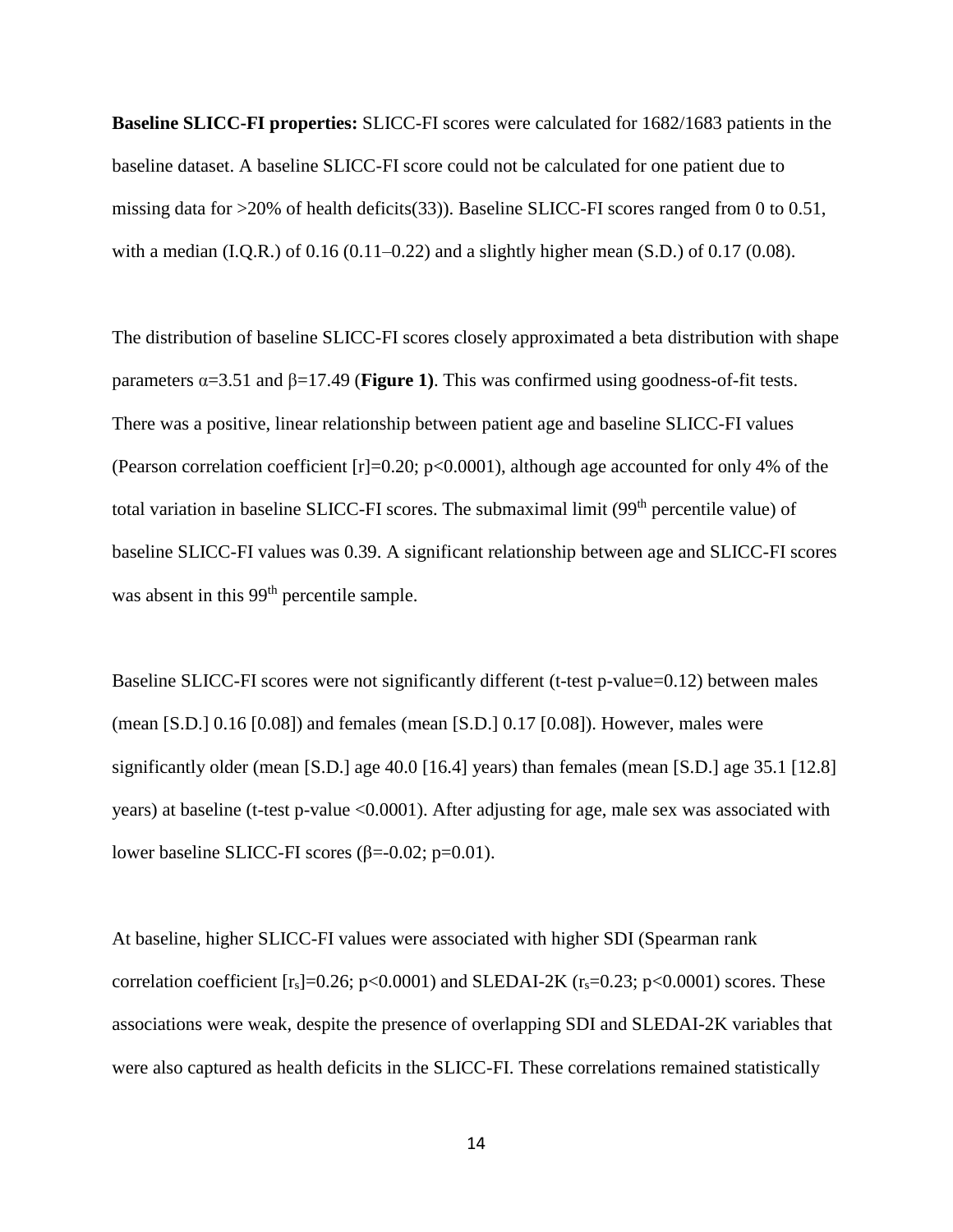significant after removing overlapping items from the SLICC-FI  $(r_s=0.15, p<0.0001$  for the SDI;  $r_s = 0.11$ , p < 0.0001 for the SLEDAI-2K).

At baseline, there was a moderately strong, negative association between SLICC-FI values and SF-36 Physical Component Summary (PCS) scores  $(r_s=0.62; p<0.0001)$ . Higher SLICC-FI scores were also associated with lower SF-36 Mental Component Summary (MCS) scores  $(r<sub>s</sub>=$ -0.33; p<0.0001) at baseline. These negative correlations remained statistically significant after removing SF-36 variables from the SLICC-FI ( $r_s$ =-0.35, p<0.0001 for the PCS;  $r_s$ =-0.12, p<0.0001 for the MCS).

**Properties of the SLICC-FI at last follow-up visit:** There were 1507 patients with final study visits after a mean (S.D.) follow-up of 7.2 (3.7) years from baseline. Demographic characteristics including race/ethnicity, post-secondary education status, and sex distribution were similar to baseline (**Table 1**). Compared to baseline, these patients had less active disease (mean [S.D.] SLEDAI-2K 2.82 [3.37] vs. 3.98 (4.28) at baseline) and more organ damage (mean [S.D.] SDI 1.19 [1.61] vs. 0.40 (0.84)) at last follow-up, although 721 patients (47.8%) still had no organ damage (SDI=0) at their last visit.

Last SLICC-FI values ranged from 0.004 to 0.49, with a mean (S.D.) value of 0.15 (0.08) and a median (I.Q.R.) of 0.14 (0.09–0.21). Compared to baseline SLICC-FI values, the properties of final SLICC-FI scores were similar (**Figure 1**), including their distribution, 99th percentile value  $(0.38)$ , and weakly positive, linear relationship with age  $(r=0.26; p<0.0001)$ . Similar to baseline, SLICC-FI values at last follow-up were positively associated with both SDI  $(r_s=0.44; p<0.0001)$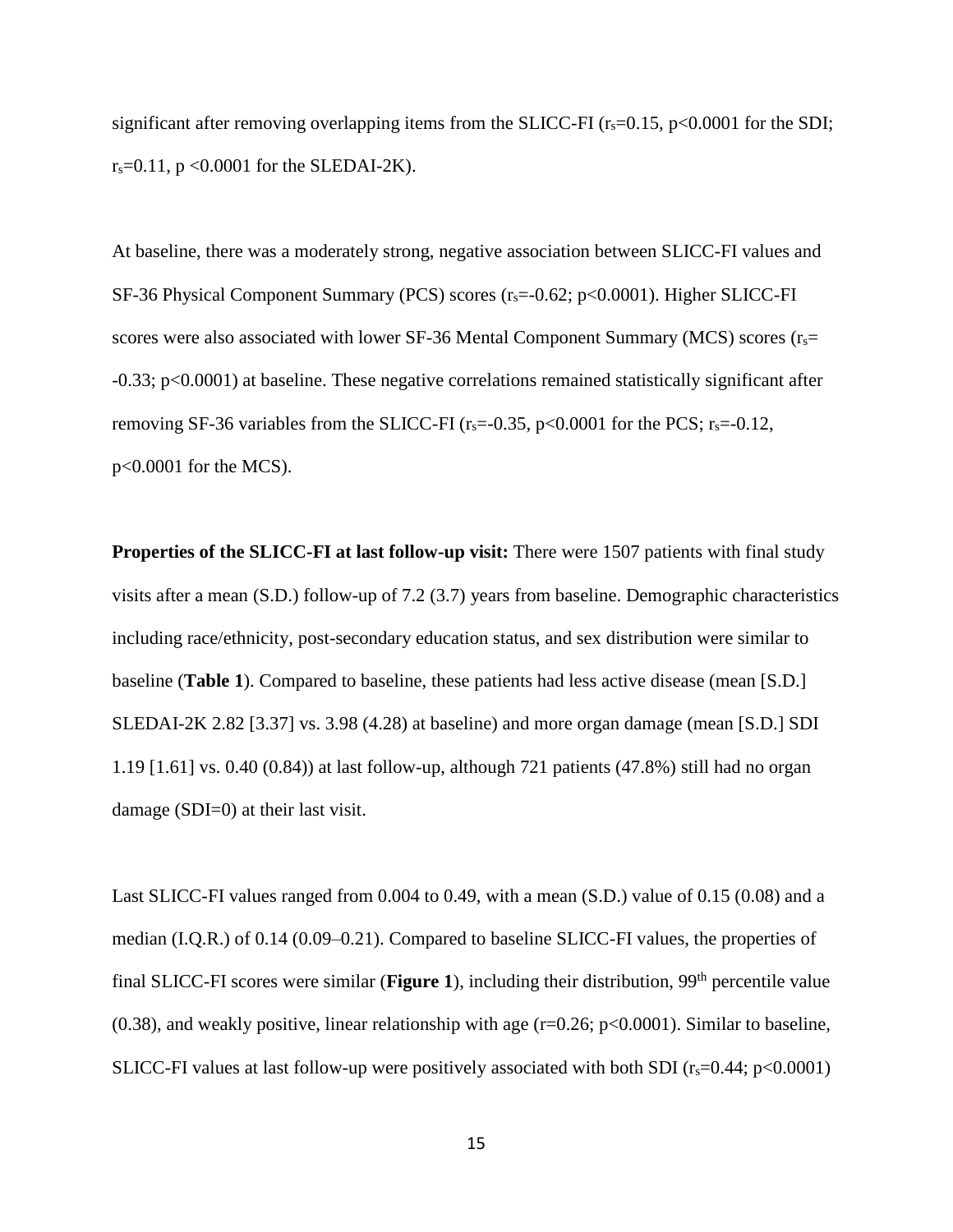and SLEDAI-2K  $(r_s=0.26; p<0.0001)$  scores from the same visit. SLICC-FI values also remained negatively associated with SF-36 PCS ( $r_s$ =-0.68; p<0.0001) and MCS ( $r_s$ =-0.36; p<0.0001) scores at last follow-up. Final SLICC-FI values were moderately correlated with baseline SLICC-FI scores  $(r=0.57; p<0.0001)$ .

During follow-up (n=1506), 67.8% of patients had a clinically meaningful change ( $\pm$ 0.03) in their SLICC-FI scores (**Figure 2**). There were 395 patients (26.2%) with a clinically meaningful increase in SLICC-FI scores, while 626 patients (41.6%) had a clinically meaningful decrease in SLICC-FI scores over time. Longer follow-up was weakly associated with more positive changes (i.e. increases) in SLICC-FI scores  $(r=0.10; p=0.0001)$ .

**The association of the baseline SLICC-FI with mortality risk:** There were 66 deaths after a mean (S.D.) follow-up of 5.4 (3.7) years (**Figure 3**). As 117 patients had no available follow-up data after their baseline visit, 1566 patients were included in the survival analysis for mortality, with mean (S.D.) follow-up time among censored individuals of 6.7 (4.0) years.

At baseline, 431/1566 patients (27.5%) were considered frail (SLICC-FI >0.21) and frailty was associated with a significant increase in the risk of mortality (log rank test p<0.0001) **(Figure 3)**. Specifically, mortality risk was over four times higher among frail individuals (SLICC-FI >0.21) when compared to patients classified as non-frail (SLICC-FI  $\leq 0.21$ ) at baseline (hazard ratio [HR] 4.37; 95% CI 2.67-7.17).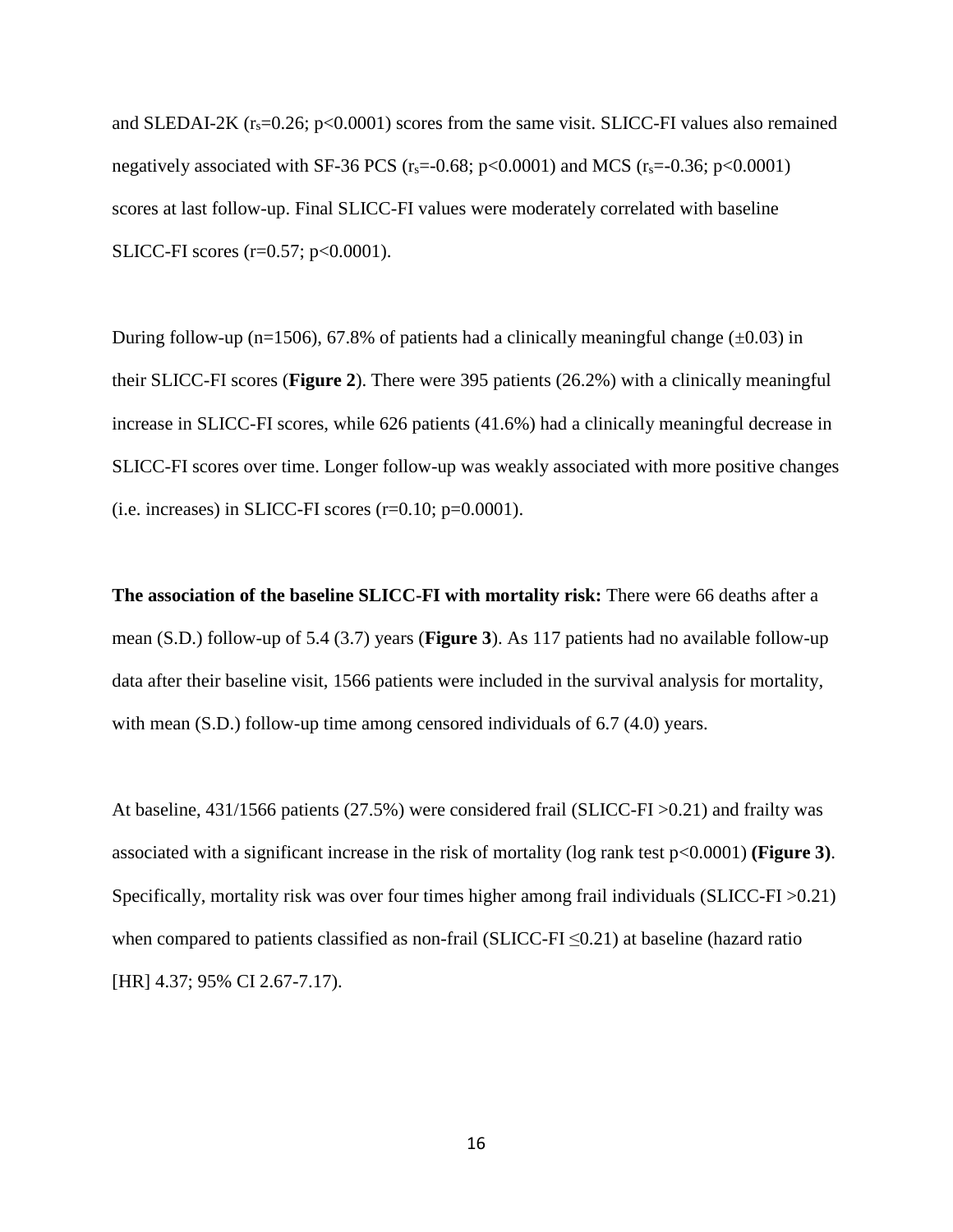In unadjusted Cox regression, higher baseline SLICC-FI values (per 0.05 increment) were associated with increased risk of mortality (HR 1.62; 95% CI 1.41-1.85). Baseline SDI scores (per one-unit increase) demonstrated a similar association with mortality risk in unadjusted analysis (HR 1.65; 95% CI 1.38, 1.97). Looking at potential confounders, we found that older age, male sex, steroid use, immunosuppressive use, and higher disease activity (SLEDAI-2K) at baseline were associated with increased risk of mortality **(Table 2)**. Antimalarial use and postsecondary education were associated with lower mortality risk. There were also differences in mortality risk based on race/ethnicity and geographic location **(Table 2)**. However, the effects of race/ethnicity and geographic location were not independent of one another. Therefore, for the purposes of multivariable analysis, a combined ethnicity/region variable was created.

In multivariable analysis, higher baseline SLICC-FI values remained significantly associated with increased risk of mortality after accounting for potentially confounding variables **(Table 3– Model 1)**. Similarly, there was a persistent association between higher baseline SDI scores and increased mortality risk following multivariable adjustment **(Table 3–Model 2)**. Comparing these models using AIC values **(Table 3)**, the multivariable models containing the SLICC-FI (Model 1) demonstrated relatively smaller AIC values than the models containing the SDI (Model 2). When baseline SLICC-FI and SDI scores were included in the same models for mortality risk, both measures maintained independent associations with the risk of death during follow-up **(Table 3–Model 3)**. Compared to the models containing either the baseline SLICC-FI or the baseline SDI alone, the models containing both baseline SLICC-FI and SDI scores demonstrated superiority for predicting mortality risk **(Table 3)**. In particular, the addition of the baseline SLICC-FI to the model containing the baseline SDI alone was associated with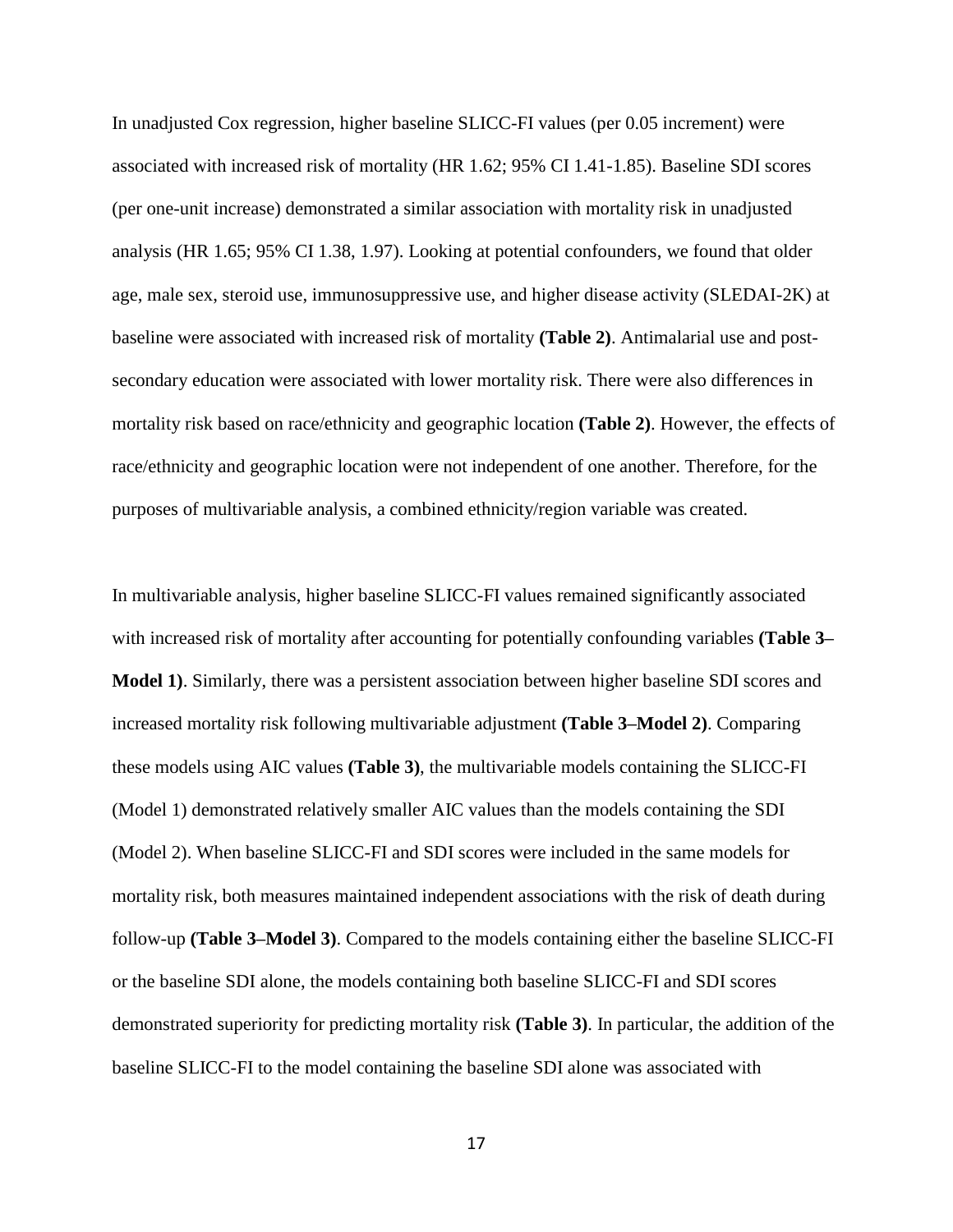significant improvement in model fit (Model 2 vs. Model 3: LR test statistic 30.07 [p<0.0001] for the final model) and relative predictive quality (Model 2 AIC=796.3 vs. Model 3 AIC=768.3 for the final model).

**Sensitivity analyses:** In a subgroup analysis including only patients without organ damage (SDI=0) at baseline (n=1187), frailty was still associated with increased mortality risk. In our final multivariable model for this subgroup, an increase in baseline SLICC-FI by 0.05 was associated with an increase in mortality risk by approximately 50% (HR 1.47; 95% CI 1.18- 1.83), after adjusting for age, sex, steroid use, and ethnicity/region (**Table S1**).

Similar results were also obtained when we repeated the survival analyses for mortality after removing all health deficits from the SLICC-FI that relate to organ damage (**Table S2**). Finally, we repeated the analyses for mortality in the subgroup of patients whose baseline visits occurred within two years of SLE diagnosis (n=1390), and found a similar relationship between baseline SLICC-FI values and mortality risk (**Table S3**).

### **DISCUSSION**

In a well-characterized, international cohort of recently-diagnosed SLE patients, we have demonstrated the feasibility of using an FI to quantify vulnerability to adverse outcomes in SLE. The SLICC-FI was correlated with existing measures of SLE disease activity, organ damage, and HRQoL. Higher SLICC-FI values were associated with increased risk of mortality, independent of other demographic and clinical factors known to predict mortality in SLE.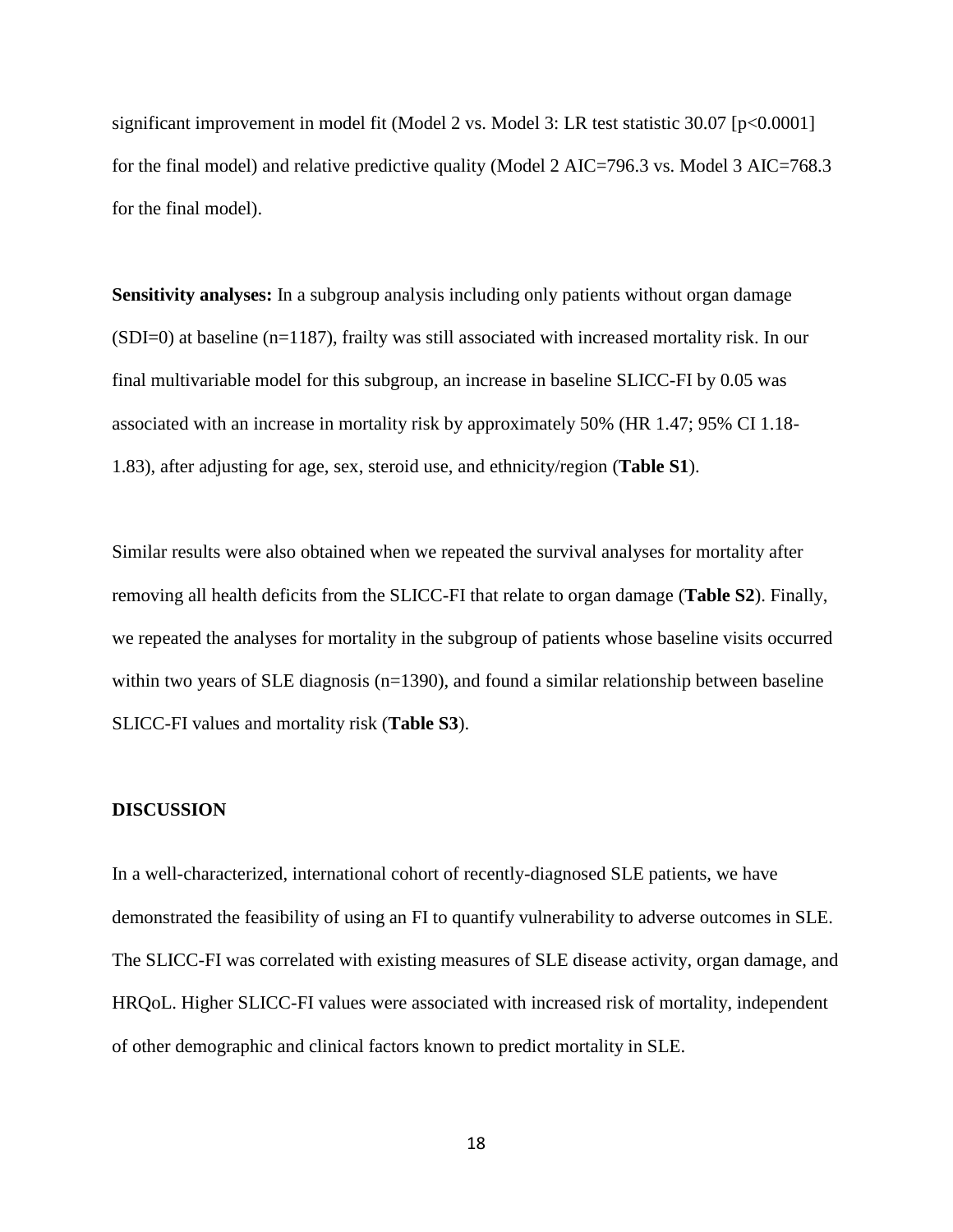The SLICC-FI exhibited measurement properties similar to those consistently demonstrated by other frailty indices in non-lupus populations(15,18-21). For example, at all ages, women demonstrated higher mean SLICC-FI values than men(15,20). We found a positive, linear association between chronological age and SLICC-FI values that was very weak. As expected, the relationship between age and SLICC-FI values attenuated to zero at the highest levels of frailty, as severely frail individuals die rather than accumulate further deficits(34). Finally, although the mean SLICC-FI value (0.17) was high compared to estimates for similarly-aged individuals in the general population(22,35,36), the upper limit of SLICC-FI scores was not higher than expected (maximum value 0.51), suggesting that the SLICC-FI was not overestimating the prevalence of frailty among SLE patients.

After a mean follow-up interval of 7.2 years, mean SLICC-FI values, as well as the overall distribution of SLICC-FI scores, remained largely unchanged compared to baseline. This is uncommon in FI studies with such prolonged follow-up and may reflect the impact of treatment, as demonstrated by the large number of patients in whom SLICC-FI scores improved during follow-up. This finding may help to provide insight into the relationship between frailty and chronological age in disease-specific cohorts.

The lack of change in mean SLICC-FI scores during follow-up could also reflect a tradeoff between deficits related to SLE disease activity and those related to organ damage. Early in disease, frailty may be driven by disease activity, with minimal organ damage. With treatment, disease activity recedes and damage accumulates consequent to the disease, its treatment, and other comorbidities(4,37,38). With longer follow-up, we expect that mean SLICC-FI scores will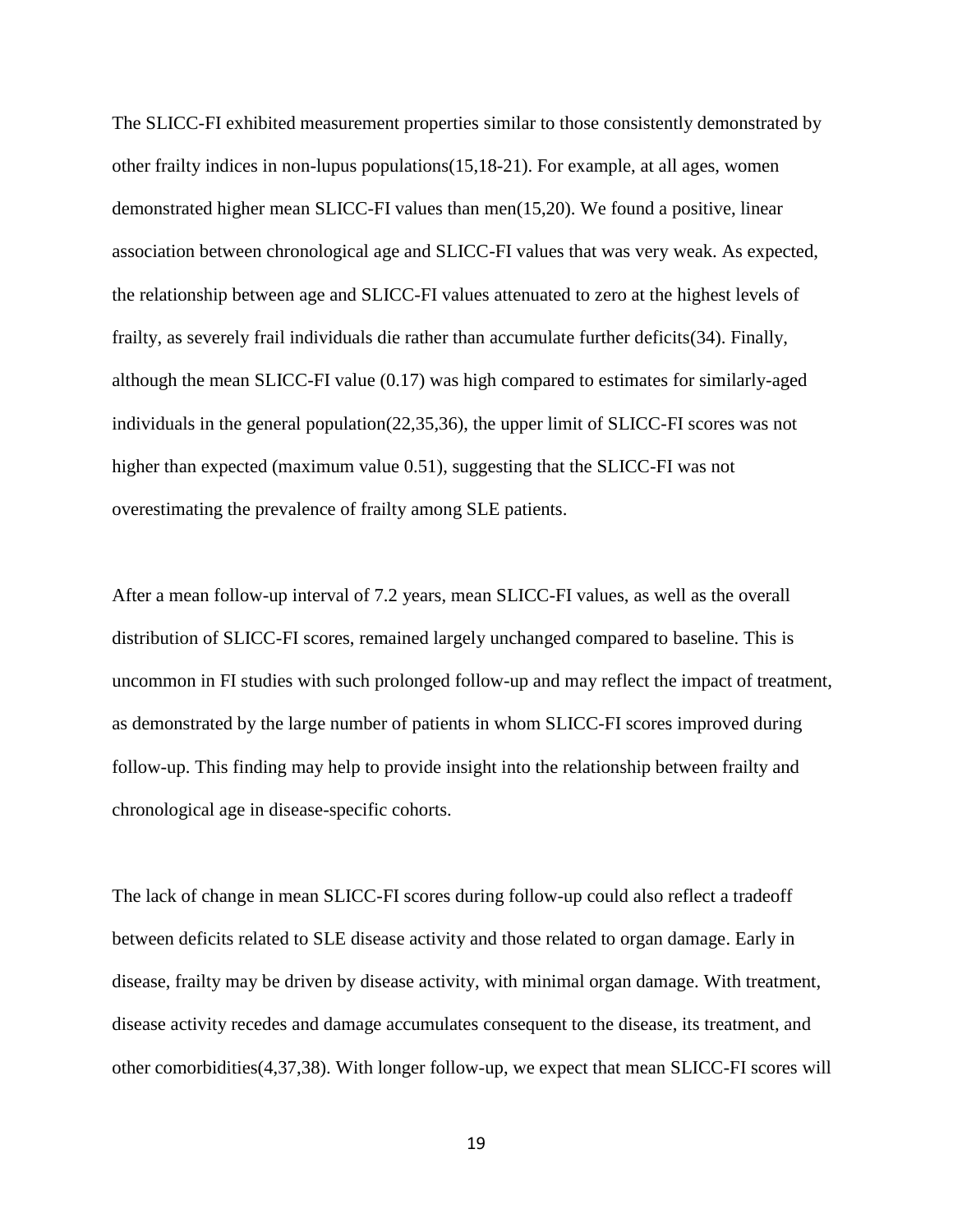increase, as deficits continue to accumulate with increasing age(36) and increasing disease duration. This hypothesis is supported by the finding that longer follow-up time was weakly associated with worsening SLICC-FI scores over time.

While the overall distribution of SLICC-FI values remained largely unchanged between baseline and last follow-up, approximately 2/3 of patients had clinically meaningful changes in their SLICC-FI values between the two time points. The potential for SLICC-FI scores to decrease, in contrast to SDI scores, supports the view that frailty itself can be reversed(10). To this end, the SLICC-FI warrants investigation as a possible outcome measure for future intervention studies.

Similar to the findings of FI studies in non-lupus populations(18,19,23), we identified a significant association between baseline SLICC-FI scores and mortality risk. Given that prior work has emphasized the importance of the SDI for predicting mortality in SLE(3,6,7), some may question whether the ability of the SLICC-FI to predict mortality is heavily reliant upon the inclusion of deficits related to organ damage. However, sensitivity analysis demonstrated persistence of the relationship between baseline SLICC-FI values and mortality risk, despite removal of all damage-related deficits from the index. This finding highlights a key strength of the deficit accumulation approach to frailty  $-$  it is the cumulative impact of multiple small effects, rather than specific individual deficits, that is important(17,39). As long as a sufficient number of variables are included in an FI (generally more than 30), its predictive ability for adverse outcomes remains robust, even when a subset of the included deficits are removed(15,20,21,33,40).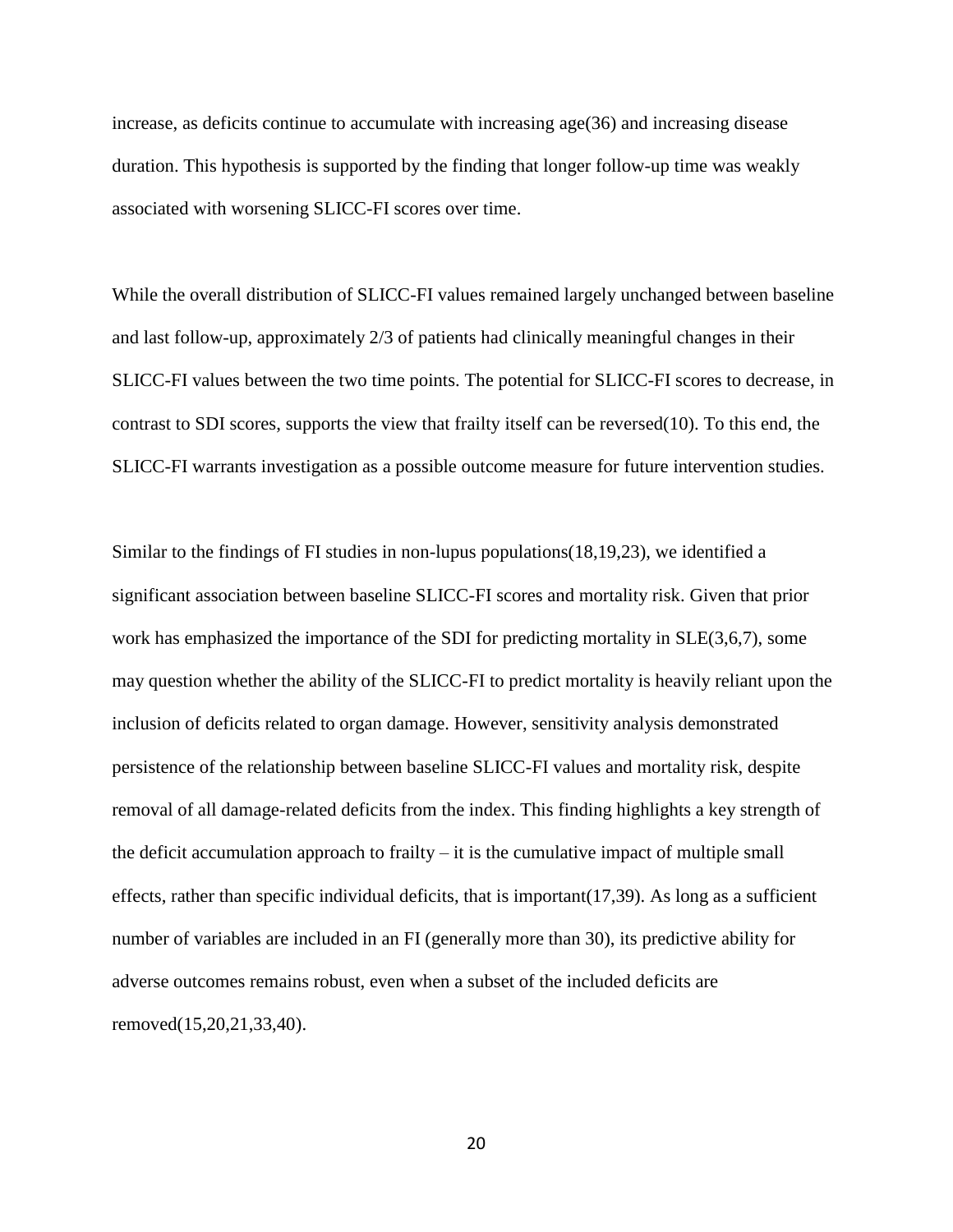Traditionally, the core dimensions of SLE – disease activity, organ damage, and HRQoL - have been evaluated separately(1). However, this approach does not capture interactions between these domains, thereby potentially missing their impact on prognosis. Conversely, the SLICC-FI combines aspects of all three dimensions into a single measure. The relationships that exist between deficits from different domains within the SLICC-FI are critical to its performance as a prognostic tool. For example, the scoring of the "Cerebrovascular Disease" health deficit weighs transient ischemic attacks and debilitating strokes equally, despite clear differences in the likely impact of these events on prognosis. However, an individual with a disabling stroke is likely to have additional deficits related to their functional performance that will be reflected in their SLICC-FI score. As shown in this example, including deficits from different domains ensures that the overall impact of complex health events is accurately represented in the SLICC-FI.

The baseline SLICC-FI and SDI were both significant predictors of mortality risk. Despite some overlap in the items captured, these two instruments are likely measuring separate constructs and each provides valuable prognostic information. The SDI can be viewed as a measure of SLE disease severity in one of three core dimensions(1). In contrast, the SLICC-FI provides a more holistic approach, incorporating both patient and healthcare provider perspectives of the impact of the disease, its treatment, and other comorbidities, on the health of SLE patients. Prior FI studies in other disease-specific cohorts have yielded similar findings, namely that both the FI and existing measures of disease severity maintain independent associations with the risk of future adverse health outcomes(18,19).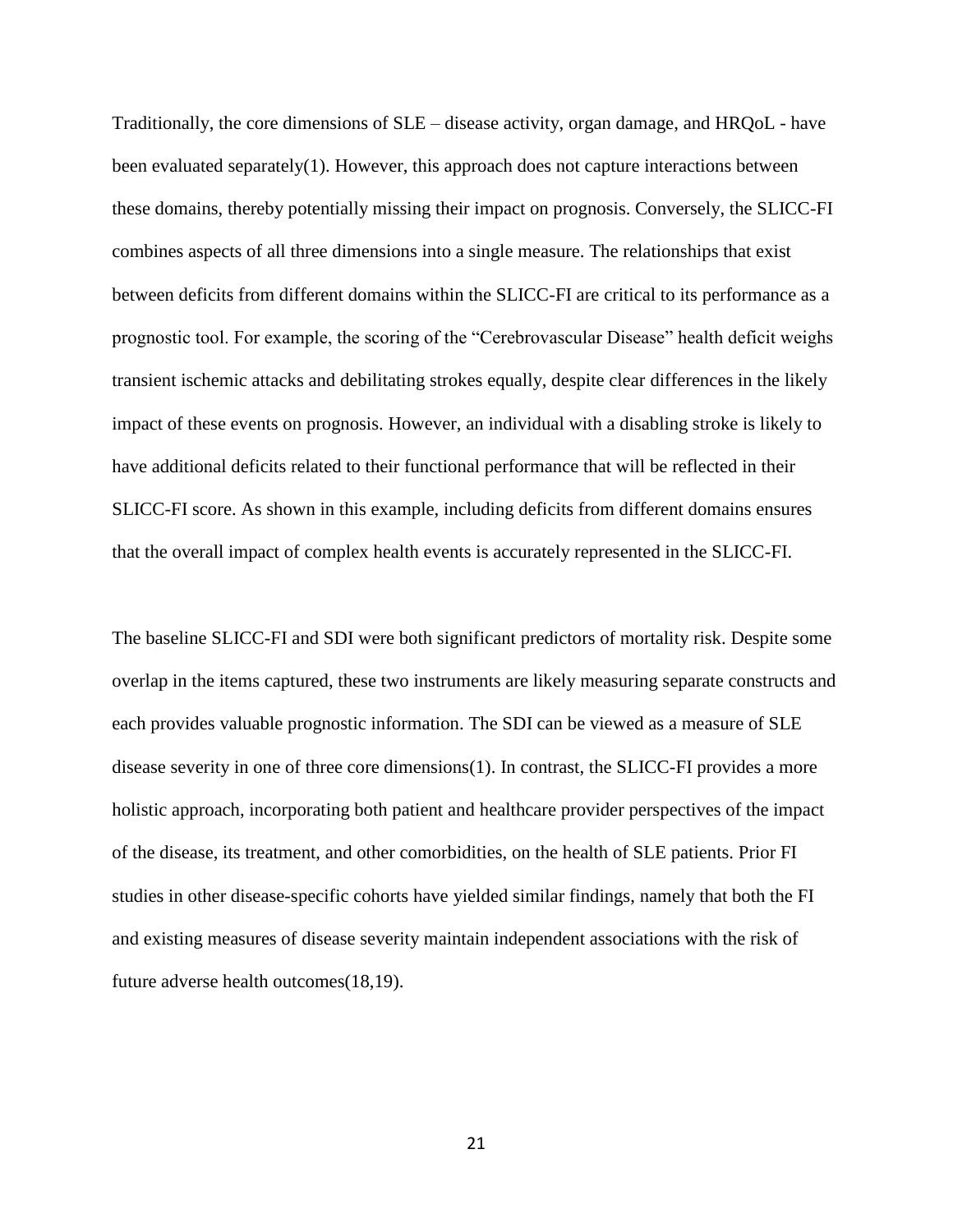Another important distinction between the SDI and the SLICC-FI is that the SDI does not capture damage accrued prior to SLE diagnosis, and therefore does not consider the likely effects of preexisting organ damage on mortality risk. Conversely, health deficits accrued prior to SLE diagnosis can be included in the SLICC-FI. Damage captured by the SDI often does not occur until several years after diagnosis of SLE (3,6,7). Thus, the added prognostic value of the SLICC-FI may be highest early in the disease course. This was demonstrated in our subgroup analysis of patients without baseline organ damage (SDI=0), where each 0.05 increase in the baseline SLICC-FI was associated with a 50% increase in mortality risk.

An alternative approach to the measurement of frailty uses rules-based tools, classifying individuals as frail if specific criteria are met $(17)$ . The most common example of this approach is the Fried frailty phenotype(41), recently evaluated in a prevalent cohort of 152 women with SLE(42). Similar to our findings, they reported an association between frailty and increased mortality risk(42). Phenotypic frailty was also associated with significantly worse physical functioning, measured using the Physical Function subscale of the SF-36(42). Interestingly, we observed a similar association between concurrent SLICC-FI and SF-36 PCS scores. Phenotypic frailty at baseline was also associated with significant declines in physical functioning during follow-up(42). Future work will evaluate the association of baseline SLICC-FI values with changes in functional status and quality of life over time.

Our study has some limitations. First, a relatively low number of deaths occurred during followup, which limited statistical power in our analysis of mortality. Although this would increase our type II error rate, it would not change the direction of our finding that baseline SLICC-FI values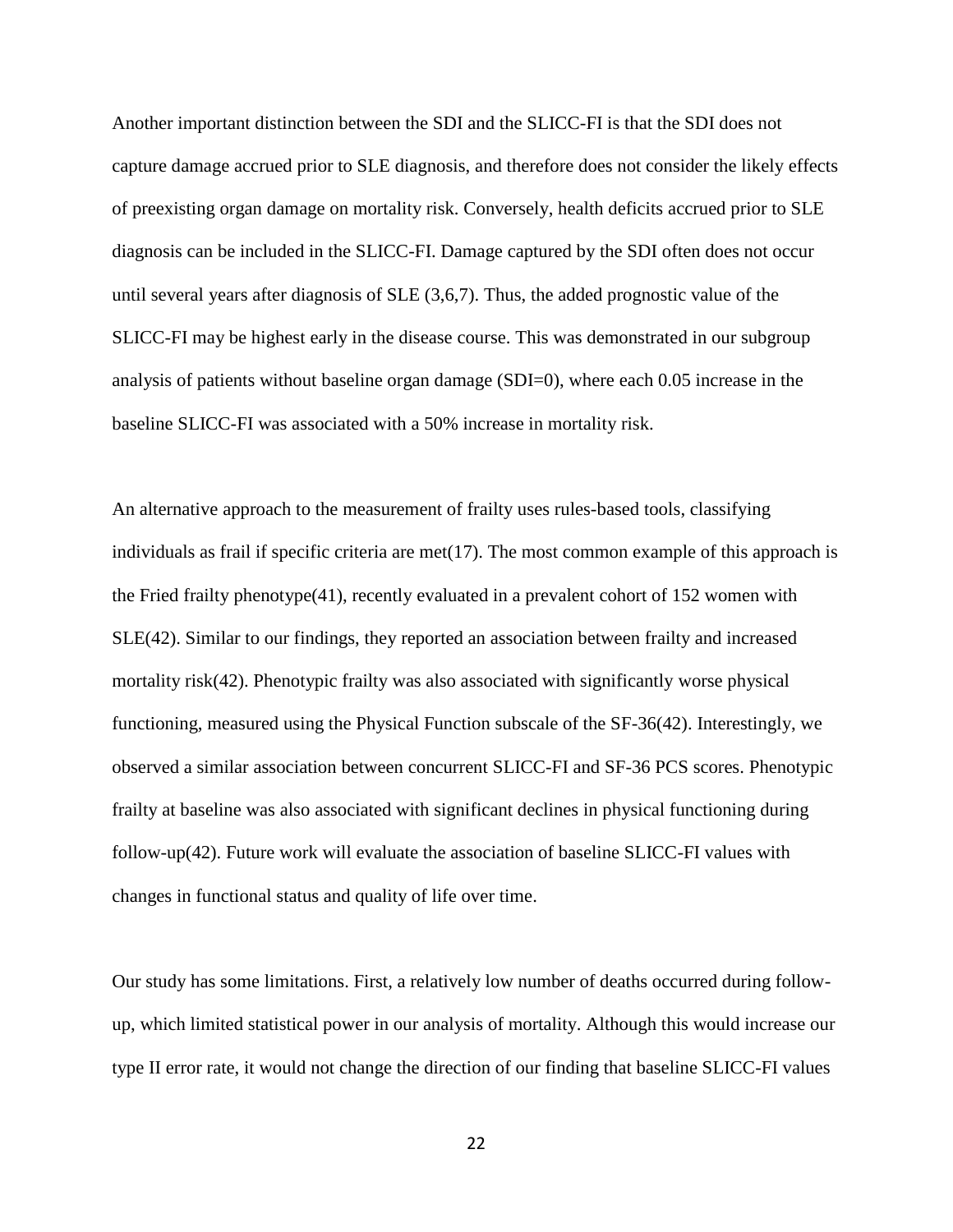are a significant predictor of mortality risk. The low mortality rate in the SLICC inception cohort reflects improved survival among SLE patients compared to previous eras(43). As such, future work will evaluate the ability of the SLICC-FI to predict other clinically meaningful outcomes. Second, we have only evaluated the change in SLICC-FI values between two time points. Future work will focus on better understanding the trajectories of SLICC-FI values over multiple time points. Third, we were unable to calculate SLICC-FI values for 144 patients (7.9%) due to missing data. However, the characteristics of the included patients were very similar to those reported in previous studies from the SLICC cohort(3), suggesting that our dataset was representative of the overall cohort. Missing data also precluded the use of SLICC enrolment visits as baseline visits for many patients. Despite this, over 80% of patients had their baseline visit within two years of SLE diagnosis and our results were unchanged in a subgroup analysis including only these individuals. Last, it should be acknowledged that we have evaluated the SLICC-FI in the same cohort used for its initial construction. This is a cohort of relatively young, recently diagnosed SLE patients. External validation of the SLICC-FI in other SLE cohorts is required to confirm our findings and to investigate their generalizability to older patients with more longstanding SLE.

In conclusion, evaluating frailty through deficit accumulation provides a holistic approach to prognostication among SLE patients, incorporating aspects of disease activity, organ damage, and HRQoL into a single measure. We have demonstrated the SLICC-FI to be a meaningful health measure in SLE with the ability to vary over time and to predict mortality. Although the practical utility of frailty assessment in routine clinical care of SLE patients remains unexplored,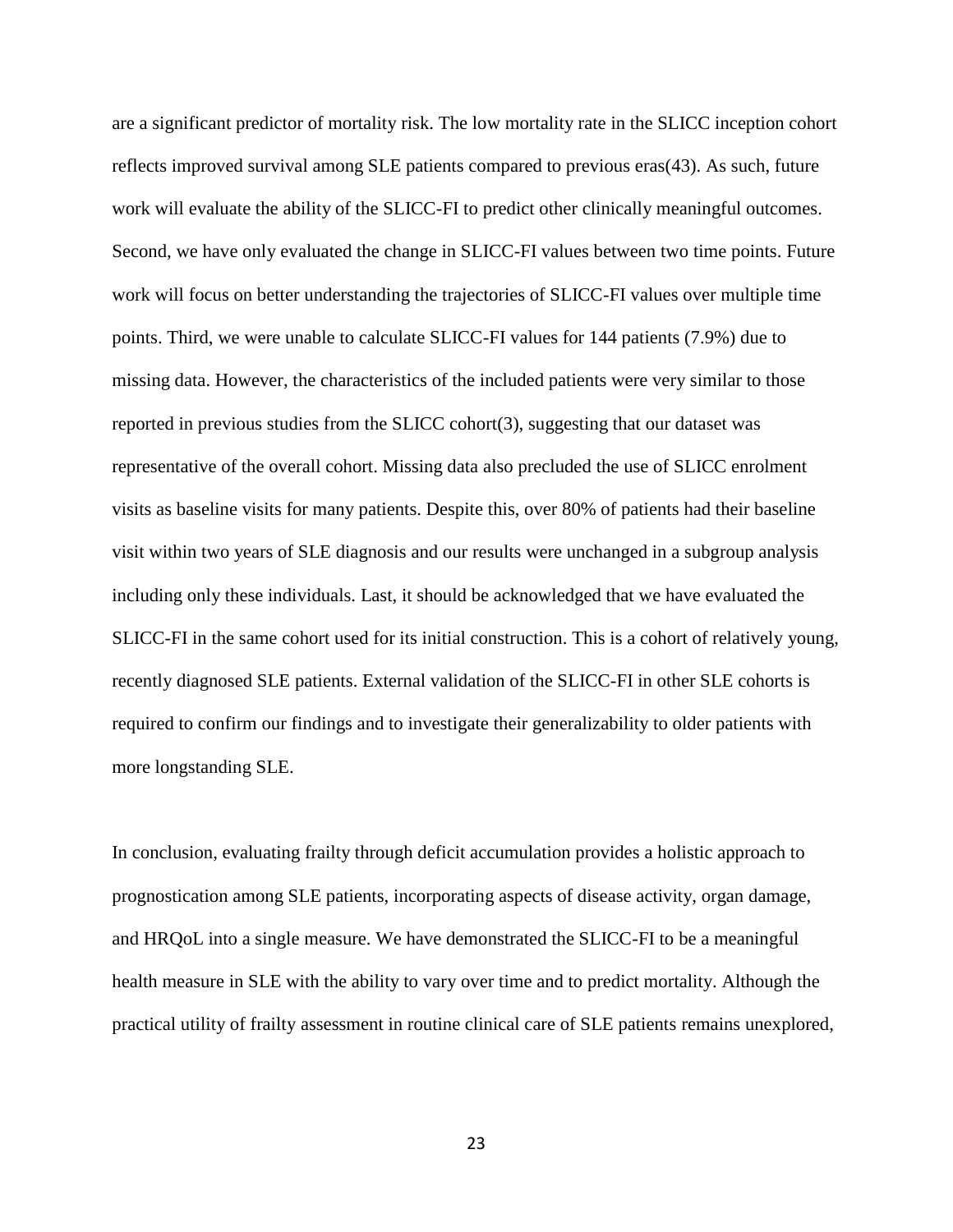the SLICC-FI holds promise as a clinical and research tool for the identification of vulnerable SLE patients. It may also be a valuable outcome measure for future intervention studies.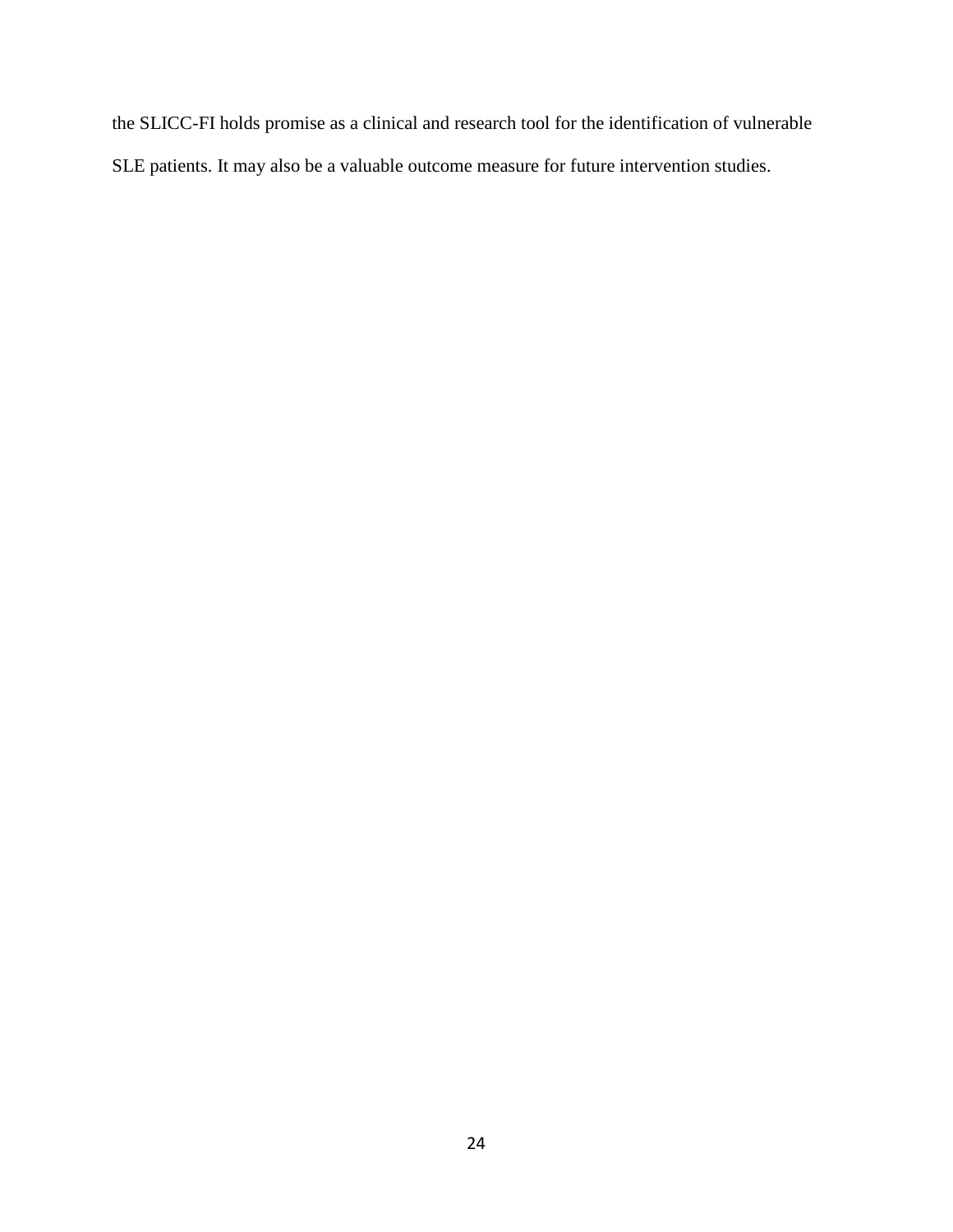# **REFERENCES**

1. Strand V, Chu AD. Measuring outcomes in systemic lupus erythematosus clinical trials. *Expert Rev Pharmacoecon Outcomes Res* 2011;11:455–468.

2. Gladman D, Ginzler E, Goldsmith C, Fortin P, Liang M, Urowitz M, et al. The development and initial validation of the Systemic Lupus International Collaborating Clinics/American College of Rheumatology damage index for systemic lupus erythematosus. *Arthritis Rheum*  1996;39:363–369.

3. Bruce IN, O'Keeffe AG, Farewell V, Hanly JG, Manzi S, Su L, et al. Factors associated with damage accrual in patients with systemic lupus erythematosus: results from the Systemic Lupus International Collaborating Clinics (SLICC) Inception Cohort. *Ann Rheum Dis* 2015;74:1706– 1713.

4. Alarcón GS, Roseman JM, McGwin G, Uribe A, Bastian HM, Fessler BJ, et al. Systemic lupus erythematosus in three ethnic groups. XX. Damage as a predictor of further damage. *Rheumatology (Oxford)* 2004;43:202–205.

5. Cardoso CRL, Signorelli FV, Papi JAS, Salles GF. Initial and accrued damage as predictors of mortality in Brazilian patients with systemic lupus erythematosus: a cohort study. *Lupus* 2008;17:1042–1048.

6. Rahman P, Gladman D, Urowitz MB, Hallett D, Tam LS. Early damage as measured by the SLICCaACR damage index is a predictor of mortality in systemic lupus erythematosus. *Lupus* 2001;10:93–96.

7. Nivad O, Jonsen A, Bengtsson AA, Bengtsson C, Sturfelt G. High predictive value of the Systemic Lupus International Collaborating Clinics/American College of Rheumatology damage index for survival in systemic lupus erythematosus. *J Rheumatol* 2002;29:1398–1400.

8. Schmeding A, Schneider M. Fatigue, health-related quality of life and other patient-reported outcomes in systemic lupus erythematosus. *Best Pract Res Clin Rheumatol* 2013;27:363–375.

9. Mok CC, Ho LY, Cheung MY, Yu KL, To CH. Effect of disease activity and damage on quality of life in patients with systemic lupus erythematosus: a 2‐year prospective study. *Scand J Rheumatol* 2009;38:121–127.

10. Clegg A, Young J, Iliffe S, Rikkert MO, Rockwood K. Frailty in elderly people. *Lancet* 2013;381:752–762.

11. Muscedere J, Waters B, Varambally A, Bagshaw SM, Boyd JG, Maslove D, et al. The impact of frailty on intensive care unit outcomes: a systematic review and meta-analysis. *Intensive Care Med* 2017;43:1105–1122.

12. Abel GA, Klepin HD. Frailty and the management of hematologic malignancies. *Blood* 2018;131:515–524.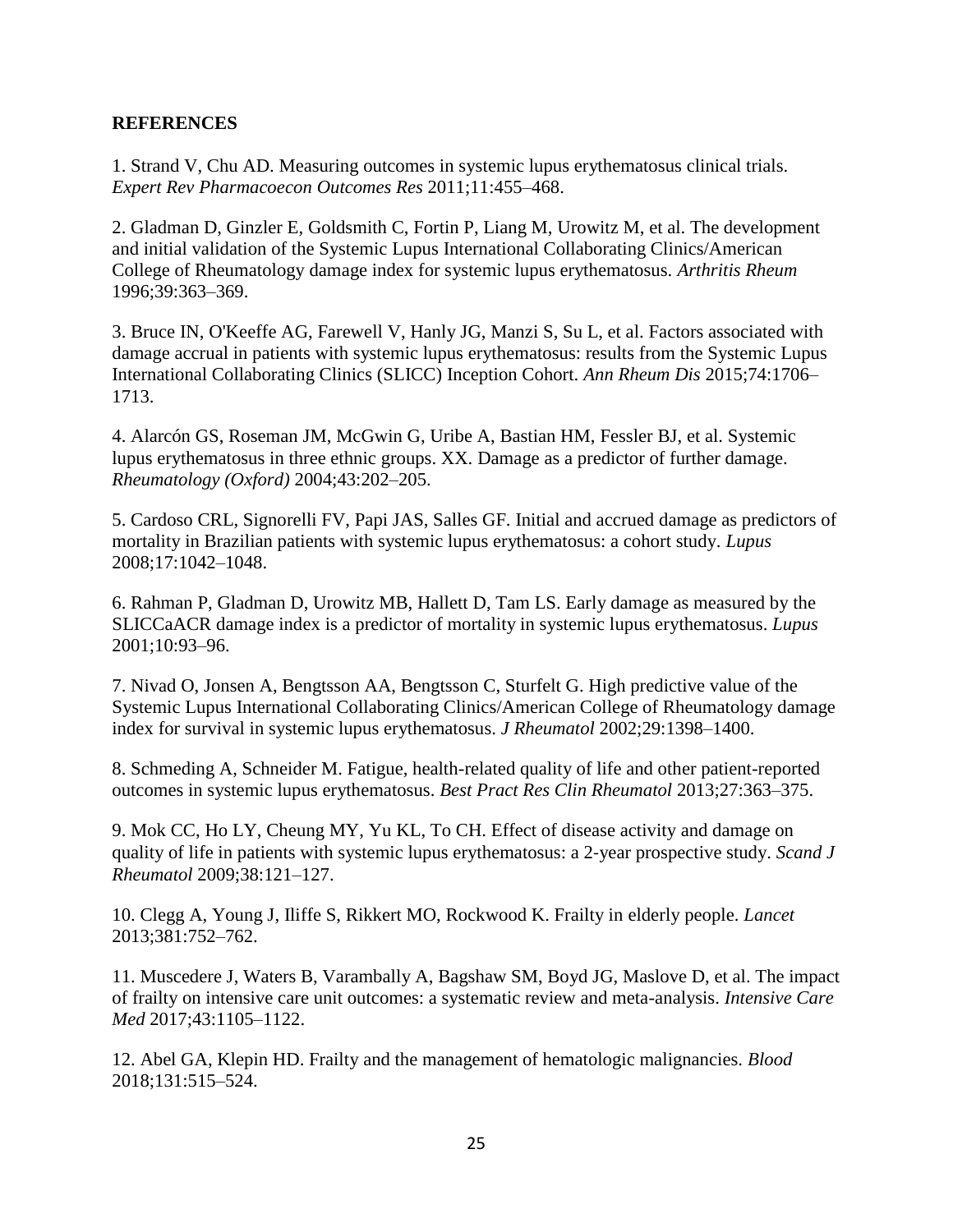13. Partridge JSL, Harari D, Dhesi JK. Frailty in the older surgical patient: a review. *Age Ageing* 2012;41:142–147.

14. Fulop T, Larbi A, Witkowski JM, McElhaney J, Loeb M, Mitnitski A, et al. Aging, frailty and age-related diseases. *Biogerontology* 2010;11:547–563.

15. Searle SD, Mitnitski A, Gahbauer EA, Gill TM, Rockwood K. A standard procedure for creating a frailty index. *BMC Geriatr* 2008;8:24.

16. Mitnitski A, Rockwood K. Aging as a process of deficit accumulation: its utility and origin. *Interdiscipl Top Gerontol* 2015;40:85–98.

17. Theou O, Walston J, Rockwood K. Operationalizing frailty using the frailty phenotype and deficit accumulation approaches. *Interdiscipl Top Gerontol* 2015;41:66–73.

18. Rockwood MR, MacDonald E, Sutton E, Rockwood K, Scleroderma Research Group, Baron M. Frailty index to measure health status in people with systemic sclerosis. *J Rheumatol* 2014;41:698–705.

19. Guaraldi G, Brothers TD, Zona S, Stentarelli C, Carli F, Malagoli A, et al. A frailty index predicts survival and incident multimorbidity independent of markers of HIV disease severity. *AIDS* 2015;29:1633–1641.

20. Mitnitski A, Song X, Skoog I, Broe GA, Cox JL, Grunfeld E, et al. Relative fitness and frailty of elderly men and women in developed countries and their relationship with mortality. *J Am Geriatr Soc* 2005;53:2184–2189.

21. Rockwood K, Mitnitski A. Frailty defined by deficit accumulation and geriatric medicine defined by frailty. *Clin Geriatr Med* 2011;27:17–26.

22. Rockwood K, Song X, Mitnitski A. Changes in relative fitness and frailty across the adult lifespan: evidence from the Canadian National Population Health Survey. *CMAJ* 2011;183:E487–E494.

23. Kojima G, Iliffe S, Walters K. Frailty index as a predictor of mortality: a systematic review and meta-analysis. *Age Ageing* 2018;47:193–200.

24. Lai JC, Feng S, Terrault NA, Lizaola B, Hayssen H, Covinsky K. Frailty predicts waitlist mortality in liver transplant candidates. *Am J Transplant* 2014;14:1870–1879.

25. Hubbard RE, Peel NM, Smith M, Dawson B, Lambat Z, Bak M, et al. Feasibility and construct validity of a Frailty index for patients with chronic kidney disease. *Australas J Ageing* 2015;34:E9–12.

26. Hochberg MC. Updating the American college of rheumatology revised criteria for the classification of systemic lupus erythematosus. *Arthritis Rheum* 1997;40:1725.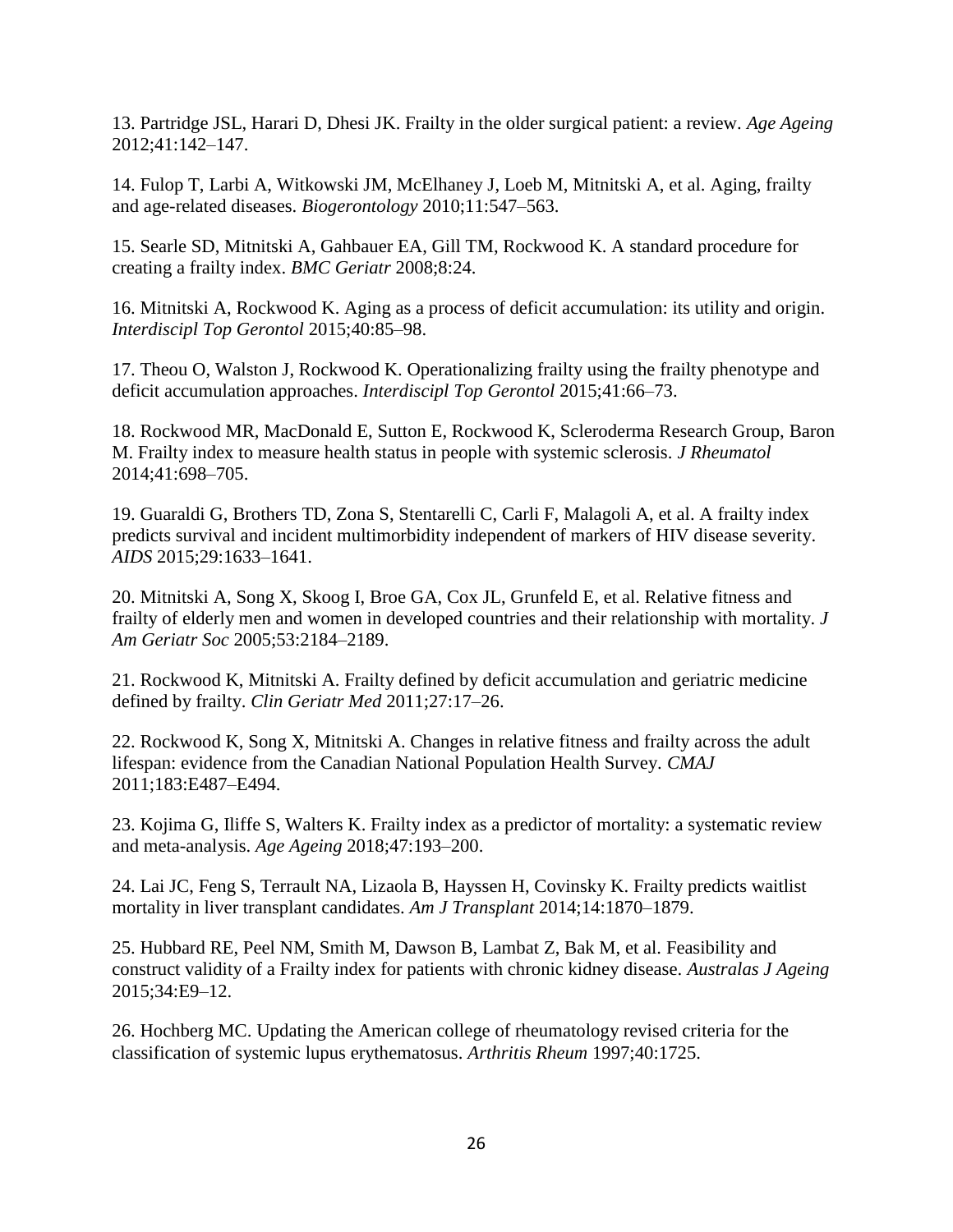27. ACR Ad Hoc Committee on Neuropsychiatric Lupus Nomenclature. The American College of Rheumatology nomenclature and case definitions for neuropsychiatric lupus syndromes. *Arthritis Rheum* 1999;42::599–608.

28. Gladman DD, Ibañez D, Urowitz MB. Systemic lupus erythematosus disease activity index 2000. *J Rheumatol* 2002;29:288–291.

29. Ware JE, Sherbourne CD. The MOS 36-item short-form health survey (SF-36). I. Conceptual framework and item selection. *Med Care* 1992;30:473–483.

30. Streiner DL, Norman GR. Health measurement scales - A practical guide to their development and use. 4 ed. UK: Oxford University Press; 2008.

31. Rockwood K, Song X, MacKnight C, Bergman H, Hogan DB, McDowell I, et al. A global clinical measure of fitness and frailty in elderly people. *CMAJ* 2005;173:489–495.

32. Rockwood K, Andrew M, Mitnitski A. A comparison of two approaches to measuring frailty in elderly people. *J Gerontol A Biol Sci Med Sci* 2007;62A:738–743.

33. Theou O, Brothers TD, Mitnitski A, Rockwood K. Operationalization of frailty using eight commonly used scales and comparison of their ability to predict all-cause mortality. *J Am Geriatr Soc* 2013;61:1537–1551.

34. Rockwood K, Rockwood MRH, Mitnitski A. Physiological redundancy in older adults in relation to the change with age in the slope of a frailty index. *J Am Geriatr Soc* 2010;58:318– 323.

35. Rockwood K, Blodgett JM, Theou O, Sun MH, Feridooni HA, Mitnitski A, et al. A frailty index based on deficit accumulation quantifies mortality risk in humans and in mice. *Sci Rep* 2017;7:43068.

36. Mitnitski A, Rockwood K. The rate of aging: the rate of deficit accumulation does not change over the adult life span. *Biogerontology* 2016;17:199–204.

37. Sutton EJ, Davidson JE, Bruce IN. The systemic lupus international collaborating clinics (SLICC) damage index: a systematic literature review. *Semin Arthritis Rheum* 2013;43:352–361.

38. Gladman DD, Urowitz MB, Rahman P, Ibañez D, Tam L-S. Accrual of organ damage over time in patients with systemic lupus erythematosus. *J Rheumatol* 2003;30:1955–1959.

39. Rutenberg AD, Mitnitski AB, Farrell SG, Rockwood K. Unifying aging and frailty through complex dynamical networks. *Exp Gerontol* 2018;107:126–129.

40. Rockwood K, Mitnitski A, Song X, Steen B, Skoog I. Long-term risks of death and institutionalization of elderly people in relation to deficit accumulation at age 70. *J Am Geriatr Soc* 2006;54:975–979.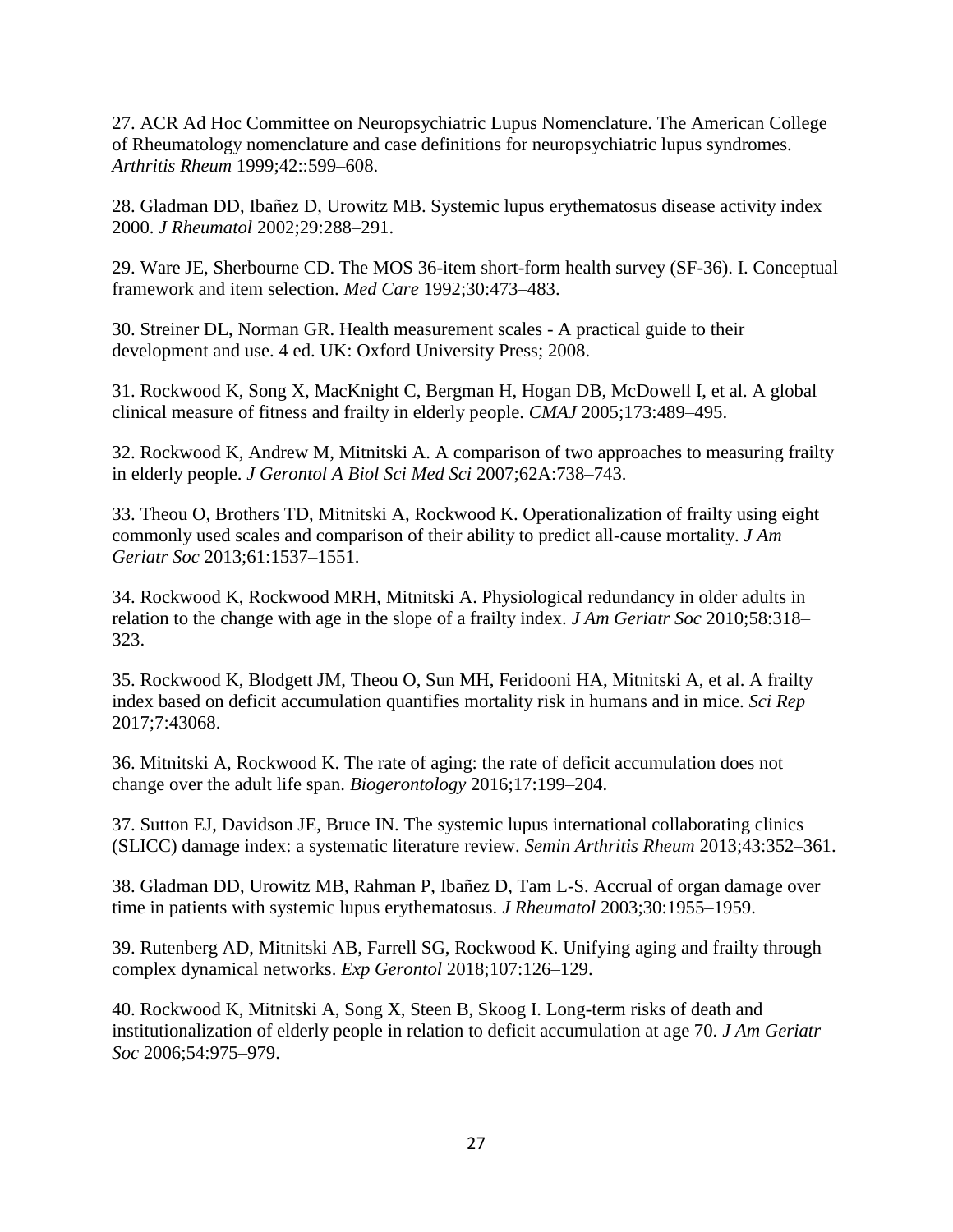41. Fried LP, Tangen CM, Walston J, Newman, AB, Hirsch C, Gottdiener J, et al. Frailty in older adults: evidence for a phenotype. *J Gerontol A Biol Sci Med Sci* 2001;56A:M146–M156.

42. Katz PP, Andrews J, Yazdany J, Schmajuk G, Trupin L, Yelin E. Is frailty a relevant concept in SLE? *Lupus Sci Med* 2017;4:e000186.

43. Urowitz MB, Gladman DD, Tom B, Ibanez D, Farewell VT. Changing patterns in mortality and disease outcomes for patients with systemic lupus erythematosus. *J Rheumatol*  2008;35:2152-2158.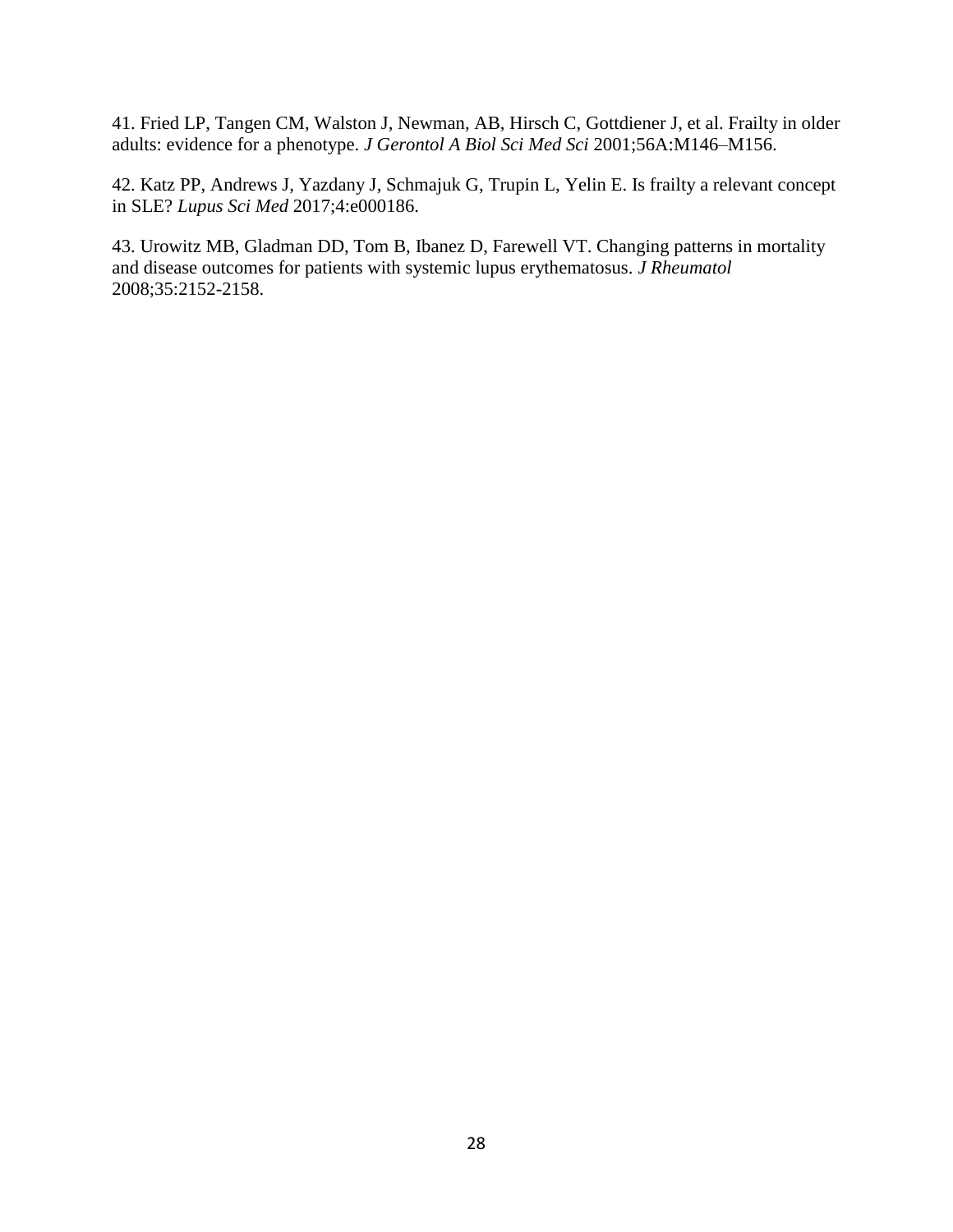| <b>Variables</b>                            | Baseline visit ( $n = 1683$ ) | Last follow-up visit $(n=1507)$ |
|---------------------------------------------|-------------------------------|---------------------------------|
| Patient age (years)                         |                               |                                 |
| Mean (S.D.)                                 | 35.7 (13.4)                   | 42.8(13.6)                      |
| <b>Sex</b>                                  |                               |                                 |
| Female, n (%)                               | 1493 (88.7)                   | 1337 (88.7)                     |
| Male, $n$ $(\%)$                            | 190(11.3)                     | 170(11.3)                       |
| <b>Race/Ethnicity</b>                       |                               |                                 |
| Caucasian, n (%)                            | 834 (49.6)                    | 742 (49.2)                      |
| African ancestry, n (%)                     | 280 (16.6)                    | 246 (16.3)                      |
| Asian, n (%)                                | 260(15.5)                     | 245 (16.3)                      |
| Hispanic, n (%)                             | 248 (14.7)                    | 222 (14.7)                      |
| Other, $n$ $%$                              | 61(3.6)                       | 52(3.5)                         |
| <b>Geographic location</b>                  |                               |                                 |
| United States, n (%)                        | 467 (27.7)                    | 377(25.0)                       |
| Canada, n (%)                               | 395 (23.5)                    | 376 (25.0)                      |
| Mexico, n (%)                               | 197(11.7)                     | 181 (12.0)                      |
| Europe, $n$ $%$                             | 461 (27.4)                    | 419 (27.8)                      |
| Asia, $n$ $(\%)$                            | 163(9.7)                      | 154(10.2)                       |
| <b>Education</b>                            |                               |                                 |
| Post-secondary education, n (%)             | 847 (50.3)                    | 767 (50.9)                      |
| Missing, $n$ $(\%)$                         | 22(1.3)                       | 20(1.3)                         |
| SLE disease duration (years)                |                               |                                 |
| Median (I.Q.R.)                             | $1.2(0.9-1.5)$                | $8.5(5.6 - 11.3)$               |
| <b>SLEDAI-2K</b>                            |                               |                                 |
| Median (I.Q.R.)                             | $2(0-6)$                      | $2(0-4)$                        |
| <b>SLICC/ACR Damage Index (SDI)</b>         |                               |                                 |
| $SDI = 0, n$ (%)                            | 1270 (75.5)                   | 721 (47.8)                      |
| <b>SF-36 Physical Component Score (PCS)</b> |                               |                                 |
| Median (I.Q.R.)                             | 41.7 (32.5-50.8)              | 43.7 (32.6-52.6)                |
| <b>SF-36 Mental Component Score (MCS)</b>   |                               |                                 |
| Median (I.Q.R.)                             | 48.8 (37.4-55.8)              | 49.8 (39.3-56.1)                |

**Table 1 - Demographic and clinical characteristics of SLE patients in the SLICC inception cohort at the time of their baseline visit and last follow-up visit.**

Collaborating Clinics; SLEDAI-2K = SLE disease activity index 2000; SF-36 = Short-Form 36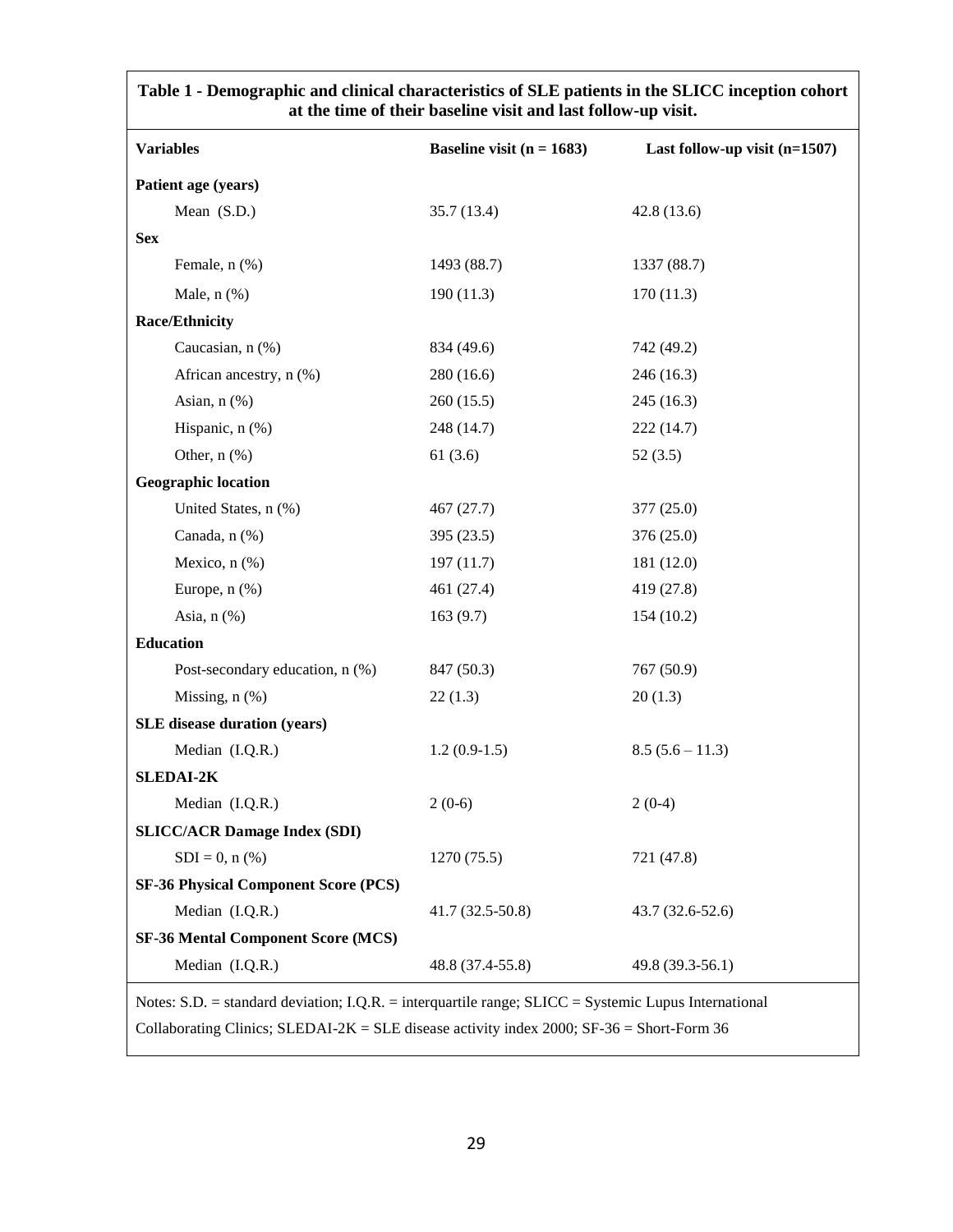| <b>Independent variable</b>                | шеерион соноге (н–тэоо).<br>Log-rank test | <b>Hazard</b> ratio    | p value  |
|--------------------------------------------|-------------------------------------------|------------------------|----------|
|                                            | p value <sup>a</sup>                      | $(95\% \text{ CI})$    |          |
| Baseline age $(years)^b$                   |                                           | $1.055(1.040 - 1.072)$ | < 0.0001 |
| <b>Sex: Female</b>                         | 0.061                                     | Referent               |          |
| <b>Male</b>                                |                                           | $1.80(0.96 - 3.37)$    | 0.065    |
| <b>Race/ethnicity: Caucasian</b>           | 0.025                                     | Referent               |          |
| <b>Hispanic</b>                            |                                           | $1.54(0.86 - 2.77)$    | 0.146    |
| <b>African ancestry</b>                    |                                           | $1.11(0.56 - 2.19)$    | 0.765    |
| <b>Asian</b>                               |                                           | $0.25(0.08-0.82)$      | 0.023    |
| <b>Other</b>                               |                                           | $0.41(0.06 - 3.03)$    | 0.386    |
| <b>Geographic location: USA</b>            | 0.052                                     | Referent               |          |
| Canada                                     |                                           | $1.07(0.52 - 2.21)$    | 0.860    |
| <b>Mexico</b>                              |                                           | $1.71(0.81 - 3.64)$    | 0.162    |
| <b>Europe</b>                              |                                           | $0.86(0.41 - 1.81)$    | 0.692    |
| Asia                                       |                                           | $0.26(0.06 - 1.18)$    | 0.080    |
| Post-secondary education <sup>c</sup> : No | 0.009                                     | Referent               |          |
| Yes                                        |                                           | $0.46(0.27-0.77)$      | 0.003    |
| Corticosteroid use: No                     | 0.002                                     | Referent               |          |
| Yes                                        |                                           | $3.12(1.49-6.55)$      | 0.003    |
| Immunosuppressive use: No                  | 0.002                                     | Referent               |          |
| Yes                                        |                                           | $2.19(1.33 - 3.59)$    | 0.002    |
| <b>Antimalarial use: No</b>                | 0.007                                     | Referent               |          |
| Yes                                        |                                           | $0.52(0.32-0.84)$      | 0.008    |
| $SLEDAI-2K$ (per 1.0)                      |                                           | $1.05(1.00 - 1.09)$    | 0.039    |
| <b>SLE</b> disease duration (years)        |                                           | $1.00(0.98 - 1.02)$    | 0.649    |

**Table 2 - Univariable Cox regression models for the association of baseline demographic and clinical variables with mortality risk during follow-up among SLE patients in the SLICC inception cohort (n=1566).**

<sup>a</sup>For categorical variables only

<sup>b</sup>Time-varying covariate (proportional hazards assumption not met)

 $\degree$  A "missing" indicator was included for the 1.3% of patients for whom this data was lacking.

 $d$  SLEDAI-2K = SLE disease activity index 2000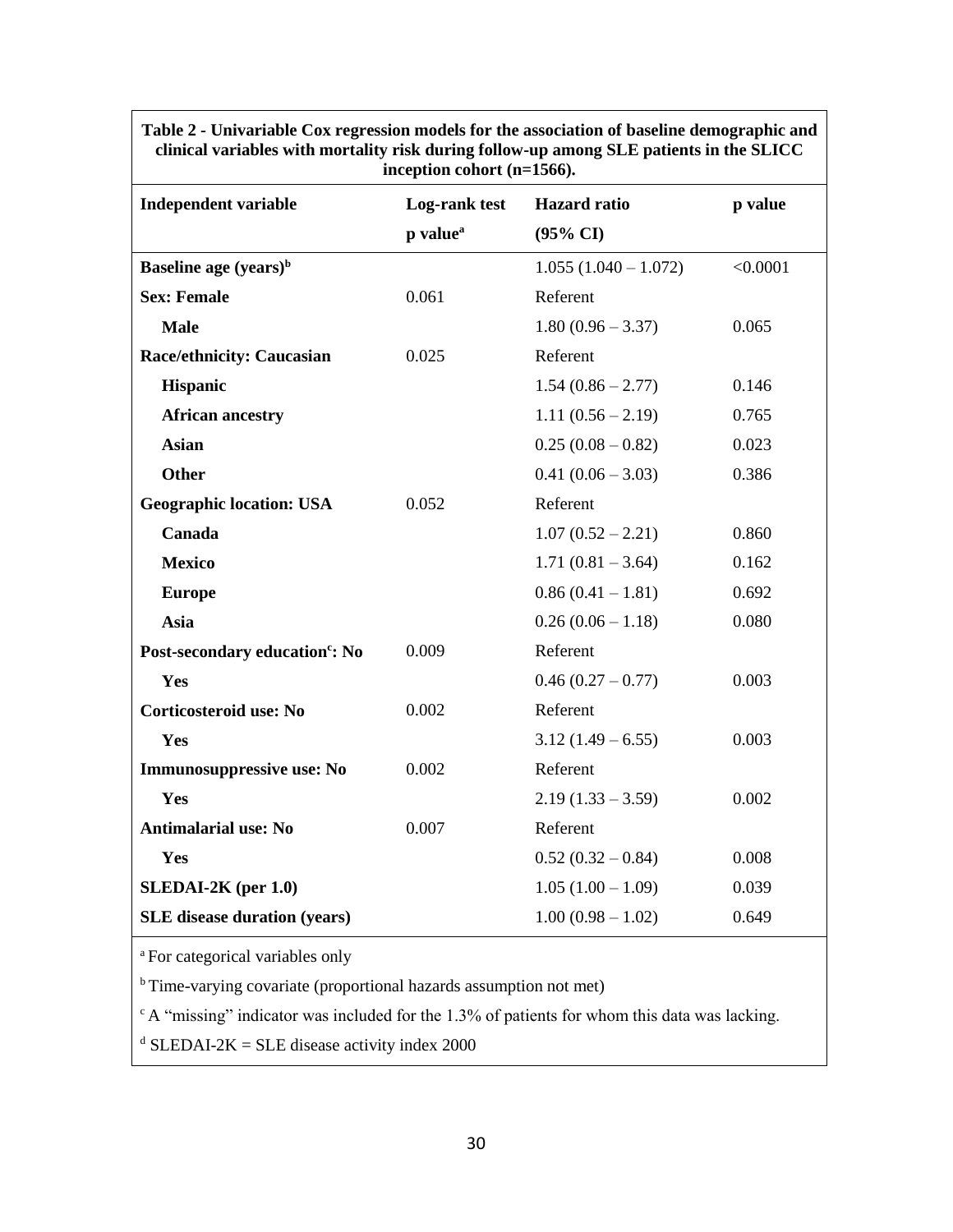|                                   | Full multivariable model <sup>a</sup><br>$(n = 1556)$ |         | Final multivariable model b<br>$(n = 1565)$ |         |
|-----------------------------------|-------------------------------------------------------|---------|---------------------------------------------|---------|
|                                   | <b>Hazard Ratio</b><br>$(95\% \text{ CI})$            | p value | <b>Hazard Ratio</b><br>$(95\% \text{ CI})$  | p value |
| Model 1: SLICC-FI                 |                                                       |         |                                             |         |
| $SLICC-FI$ (per $0.05$ )          | $1.62(1.36 - 1.92)$                                   | < 0.001 | $1.66(1.42 - 1.94)$                         | < 0.001 |
| <b>Model 2: SDI</b>               |                                                       |         |                                             |         |
| $SDI$ (per $1.0$ )                | $1.45(1.18-1.78)$                                     | < 0.001 | $1.50(1.23 - 1.83)$                         | < 0.001 |
| Model 3: SLICC-FI & SDI           |                                                       |         |                                             |         |
| $SLICC-FI$ (per $0.05$ )          | $1.55(1.30 - 1.84)$                                   | < 0.001 | $1.59(1.35 - 1.87)$                         | < 0.001 |
| $SDI$ (per 1.0)                   | $1.27(1.03 - 1.57)$                                   | 0.025   | $1.27(1.03 - 1.57)$                         | 0.023   |
| <b>Overall model comparisons</b>  | LR test statistic                                     | p value | LR test statistic                           | p value |
| Model 1 vs. Model 3               | 4.34                                                  | 0.037   | 4.71                                        | 0.030   |
| Model 2 vs. Model 3               | 27.79                                                 | < 0.001 | 30.07                                       | < 0.001 |
| Akaike information criteria (AIC) | <b>Full model</b>                                     |         | <b>Final model</b>                          |         |
| Model 1: SLICC-FI                 | $AIC = 770.2$                                         |         | $AIC = 771.0$                               |         |
| Model 2: SDI                      | $AIC = 789.1$                                         |         | $AIC = 796.3$                               |         |
| Model 3: SLICC-FI & SDI           | $AIC = 767.7$                                         |         | $AIC = 768.3$                               |         |
|                                   |                                                       |         |                                             |         |

**Table 3 - Multivariable Cox regression models for the association of baseline SLICC-FI and SDI scores with mortality risk during follow-up among SLE patients in the SLICC inception cohort.**

<sup>a</sup> Models adjusted for the following baseline characteristics: age, sex, steroid use, antimalarial use, immunosuppressive use, ethnicity/location, post-secondary education, and SLEDAI-2K.

<sup>b</sup> Models adjusted for the following baseline characteristics: age, sex, steroid use, and ethnicity/location.

Notes: SLICC = Systemic Lupus International Collaborating Clinics; FI = Frailty Index;

 $SDI = SLICC/ACR$  Damage Index;  $LR = Likelihood$  Ratio